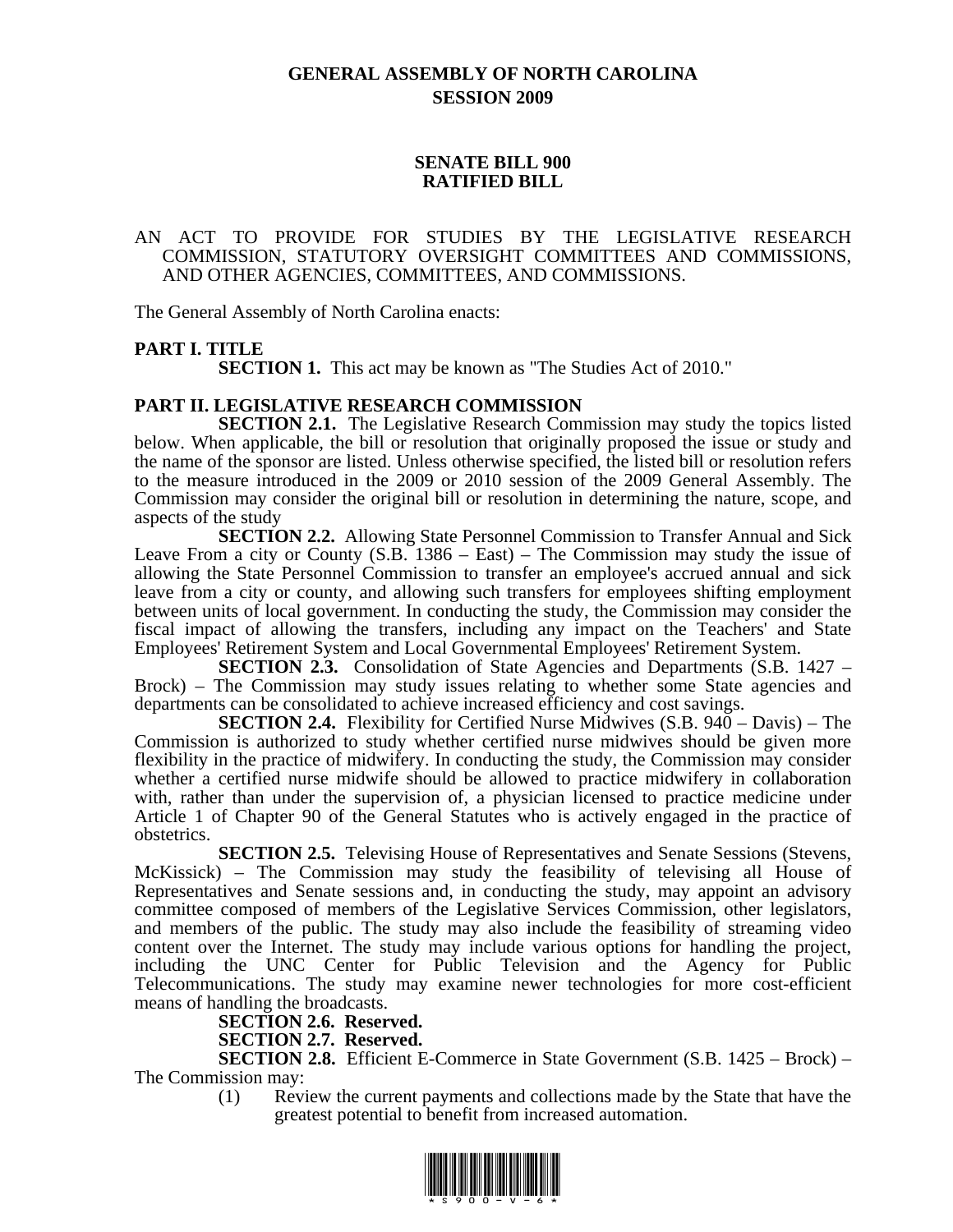- (2) Examine best practices in the use of electronic funds transfers and direct depositing for State government financial transactions.
- (3) Identify goals and objectives for a coordinated State program to make State government e-commerce more effective and cost-efficient through paperwork reduction and lower transaction and personnel costs.
- (4) Consider any other matters related to improving State government e-commerce and lower the cost of financial transactions.

**SECTION 2.9.** Fur-Bearer and Fox Management (Faison) – The Commission may study the effectiveness of the North Carolina Wildlife Resources Commission's implementation of G.S. 113-291.4(e). The Commission may solicit input from interested parties, including hunters, trappers, public health authorities, local governments, the North Carolina Department of Agriculture and Consumer Services, and private landowners.

**SECTION 2.10.** Pre-Escheat Procedures (Stein) – The Commission may study the need for statutory changes to the law governing location of the legitimate owner of unclaimed property prior to the assumption of the abandonment of the property by the State Treasurer, and to permit a person holding unclaimed property to recover a reasonable charge for complying with the good faith effort requirement of G.S. 116B-59.

**SECTION 2.11.** Changing Demographics in the State Community College and University Systems  $(S.B. 1457 - Allran)$  – The Commission may study issues relating to the changing demographics in the State's community college and university systems. The Commission may consider how, over the last decade, the populations attending the State's community colleges and universities have changed with regard to all of the following:

- (1) Age.
- 
- (2) Reasons for attendance.<br>(3) Students enrolling who l Students enrolling who have prior educational experience.
- (4) Students enrolling through college transfer programs from community colleges.
- (5) Any other issue the Commission deems relevant to the study.

**SECTION 2.12.** Ownerless Dogs and Cats, Commercial Dog Breeding (S.B. 1332) – McKissick, Jones; S.B. 460 – Davis; H.B. 208 – Harrison, Wray, Cotham, Carney) – The Commission may study issues related to ownerless dogs and cats, and the State's role in ensuring the humane treatment of dogs and cats by breeders, shelters, and other facilities that house dogs and cats.

**SECTION 2.13.** Use of Military Veteran Contractors (H.B. 912 – Killian) – The Commission may study methods to encourage State and local government to use military veteran contractors.

**SECTION 2.14.** Requiring Long-Term Care Facilities to Carry Liability Insurance (H.J.R. 1768 – Harrison, Insko, Jeffus) – The Commission may study whether long-term care facilities should be required to carry liability insurance. In conducting the study, the Commission should consider:

- (1) Whether the laws of this State adequately protect the ability of residents of long-term care facilities who are harmed by a wrongful act of the facility from receiving just compensation because of bankruptcy or other actions by the facility's owners to unjustly shield personal or business assets.
- (2) Whether as a condition of licensure, long-term care facilities should carry liability insurance.
- (3) Whether other states require long-term care facilities to carry liability insurance as a requirement for licensure.

**SECTION 2.15.** Insurance Coverage Options for Fresh Produce Growers (Wray) – The Commission may study the issue of adequate insurance coverage options for fresh produce growers.

**SECTION 2.16.** Use of "Most Favored Nation" Clauses (H.B. 2004 – Insko) – The Committee may study the use of "Most Favored Nation" (MFN) clauses in contracts. In conducting the study, the Committee should consider:

- (1) The extent to which MFN clauses are included in contracts in our State, and in the nation as a whole.
- (2) The most common forms and elements of MFN clauses included in contracts.
- (3) The effect of inclusion of MFN clauses in contracts.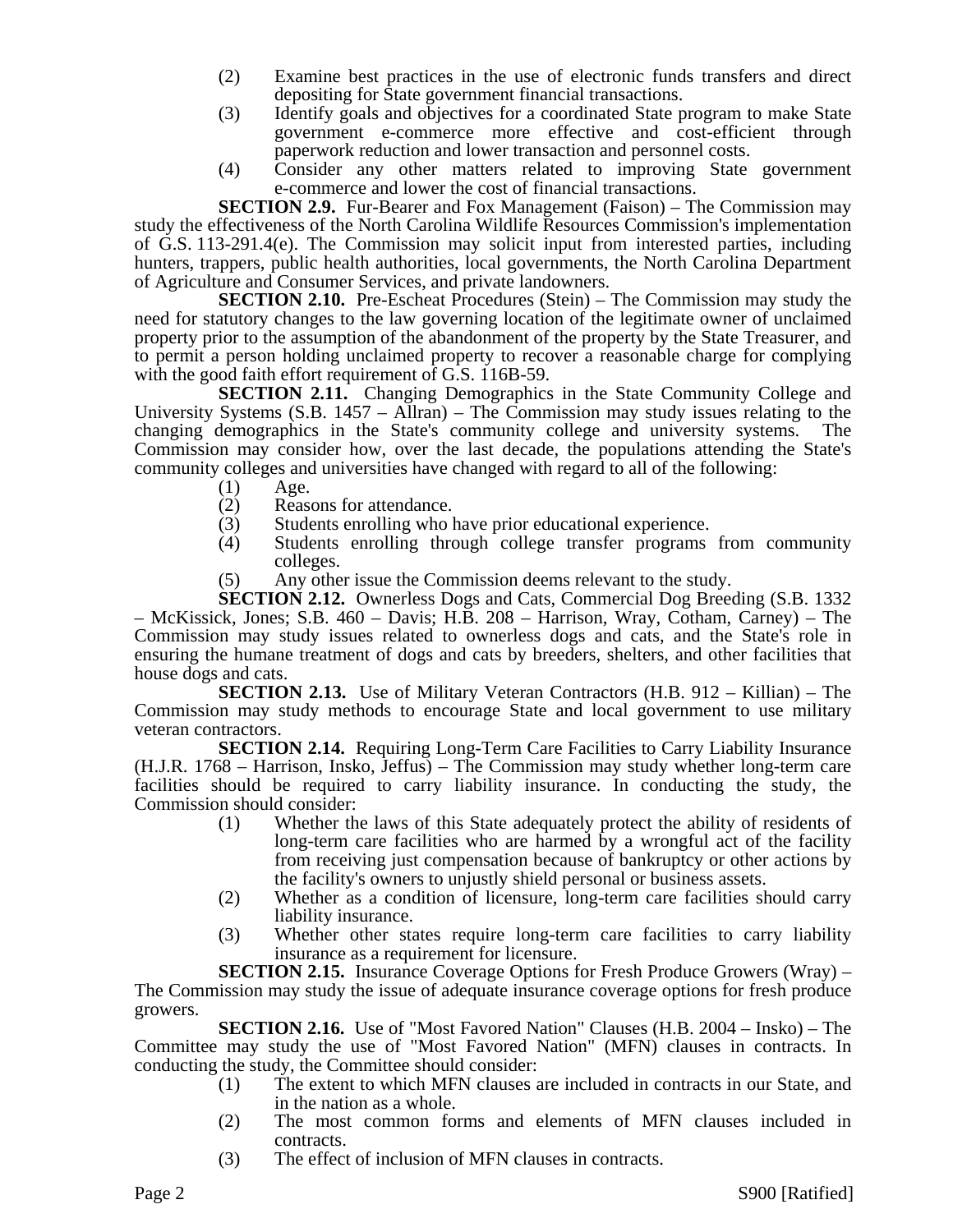- (4) The effect that prohibiting the use of MFN clauses in contracts has had in those states that have prohibited their use.
- (5) Any other issue relating to the use or prohibition of MFN clauses in contracts that the Committee deems appropriate.

**SECTION 2.17.** Regulation of Beauty Pageants for Youth Under Thirteen Years of Age (H.B. 1348 – Mobley) – The Commission may study the regulation of beauty pageants for youth under 13 years of age in North Carolina.

**SECTION 2.18.** State Boards and Commissions – The Commission may study consolidation or elimination of State Boards and Commissions.

**SECTION 2.19.** Supportive Housing Initiative (Insko) – The Commission may study the feasibility and cost-effectiveness of establishing a statewide supportive housing initiative for individuals with mental health, developmental, or substance abuse disabilities. The study should examine whether this type of initiative could achieve each of the following goals with respect to this population:

- (1) Fewer emergency room visits and hospital admissions.
- (2) Fewer and shorter stays in psychiatric hospitals.
- (3) Improved treatment outcomes and overall quality of life.<br>
(4) Improved levels of functioning within the community set
- (4) Improved levels of functioning within the community setting.<br>(5) Expanded funding resources for necessary and appropr
- Expanded funding resources for necessary and appropriate treatment, through Medicaid and other available sources.
- (6) Decreased arrest, incarceration, and recidivism rates.
- (7) Decreased rates of homelessness.<br>(8) Improved safety within the cor
- Improved safety within the community setting for both clients and the public.
- (9) Decreased rates of unemployment and improved supports for maintaining employment consistent with individual preferences and skills.

The Commission should address all of the following in its findings and recommendations:

- (1) A recommendation as to whether and how a statewide supportive housing initiative could achieve each of the goals referenced in subdivisions (1) through (9) above.
- (2) The number of supportive housing units that would be necessary for successful implementation of a statewide supportive housing initiative in North Carolina.
- (3) The amount of capital investment that would be necessary for initiating and maintaining a statewide supportive housing initiative.
- (4) Different funding resources that could be used to pay for ongoing operational costs of a statewide supportive housing initiative.
- (5) The potential cost-savings to be achieved by the State through implementation of a statewide supportive housing initiative.

**SECTION 2.20.** Broadband-Smart Grid (S.B.1440 – Queen) – The Commission may study public and private telecommunications issues, including the following:

- (1) Issues relating to the interoperability of telecommunications and smart grid applications in homes and businesses and the relationship of such interoperability to the North Carolina economy and its potential advantages and savings to the people and enterprises of the State.
- (2) Incentives and other funding mechanisms to advance the use of smart meters as well as last mile broadband deployment and their relationship to other software and manufactured devices that will allow North Carolinians to manage their energy usage more efficiently.
- (3) The economic impact on North Carolina should the intersection of energy and broadband initiatives in homes and businesses result in a new major and innovative economic thrust to advance the State's competition in the global economy.
- (4) State building design standards relative to smart grid and broadband deployments.
- (5) The use of teleconferencing and telehealth by educational and health-related institutions and the feasibility of using those technologies to reduce energy costs related to travel and operations.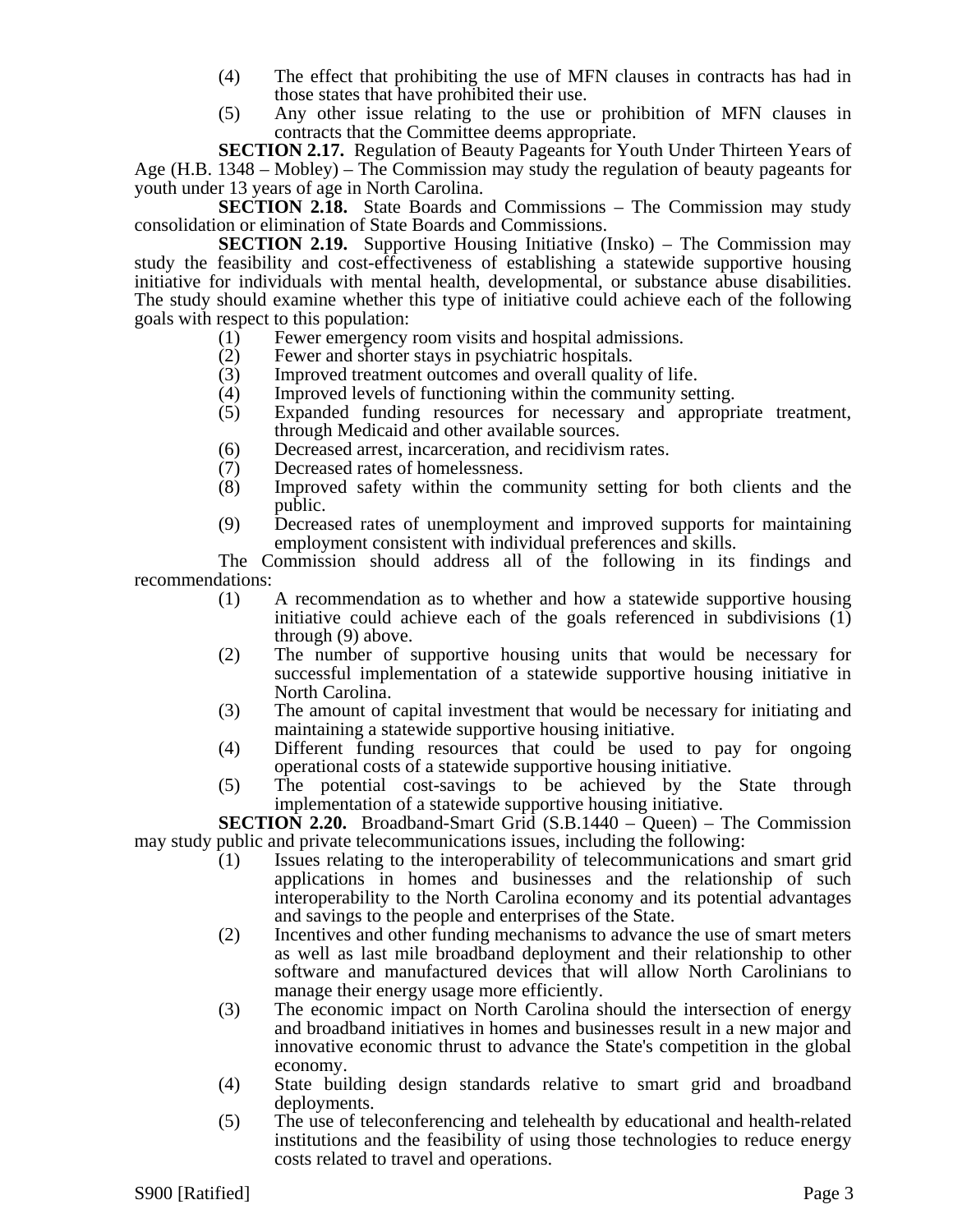- (6) State policies that inhibit smart grid advances at the transmission level and programs that could increase the use of distributed energy devices from smart appliances, electric vehicles, alternative energy, and other relevant devices.
- (7) The intersection of smart grid and telecommunications advanced applications and devices.
- (8) Any other matters pertaining to advancing smart grid and broadband technologies in the State.

#### **PART III. JOINT LEGISLATIVE HEALTH CARE OVERSIGHT COMMITTEE STUDIES**

**SECTION 3.1.** The Joint Legislative Health Care Oversight Committee may study the topics listed in this Part and report its findings, together with any recommended legislation, to the 2011 Regular Session of the General Assembly upon its convening.

**SECTION 3.2.** State Diabetes Coordinator (England) – The Committee may study the issue of the feasibility of establishing a State Diabetes Coordinator as a way to help address the growing epidemic of diabetes in the State. The coordinator could be charged to advise ways to save lives, improve the quality of life, and save money for taxpayers and patients by reducing the rates of diabetes and its complications.

**SECTION 3.3.** Review of Collaborative Project for Reducing Medical Malpractice Claims (Glazier) – The Committee may review the collaborative project for reducing medical malpractice costs and claims.

**SECTION 3.4.** Monitor Impact of Revised Requirements for Personal Care Services (Adams) – The Committee may study and monitor the impact that the revised eligibility requirements for Personal Care Services has on seniors and disabled citizens, including the number of persons who are refused services and the reasons therefore and the time frame between request for services and the initiation of services.

#### **PART IV. JOINT LEGISLATIVE TRANSPORTATION OVERSIGHT COMMITTEE STUDIES**

**SECTION 4.1.** The Joint Legislative Transportation Oversight Committee may study the topics listed in this Part and report its findings, together with any recommended legislation, to the 2011 Regular Session of the General Assembly upon its convening.

**SECTION 4.2.** Untitled Vehicles Removed and Sold for Scrap (Gibson) – The Committee, in consultation with the Division of Motor Vehicles, may study the issue of the untitled vehicles being removed and sold for scrap without sufficient notice to the owner.

**SECTION 4.3.** Welcome Centers and Visitor Centers (H.B. 2046 – Tucker, Cole) – The Committee, in consultation with the Department of Transportation and the Department of Commerce, may study issues related to the location, funding, construction, maintenance, and operation of visitor centers and welcome centers in the State.

**SECTION 4.4.** Debt Agreements (H.B. 1800 – Crawford) – The Committee, as a part of the study authorized under Section 28.7(e) of Senate Bill 897, may study the issue of the appropriate scope of the power of the Department of Transportation to enter into debt and debt-like agreements pursuant to G.S. 136-18(39).

**SECTION 4.5.** Street Construction/Developer Responsibility (S.B. 761 – Brown, Cole) – The Committee may study whether to limit the responsibility of developers for the cost of street or highway construction to the amount necessary to serve the projected traffic generated by a development.

#### **PART V. JOINT LEGISLATIVE EDUCATION OVERSIGHT COMMITTEE STUDIES**

**SECTION 5.1.** The Joint Legislative Education Oversight Committee may study the topics listed in this Part and report its findings, together with any recommended legislation, to the 2011 Regular Session of the General Assembly upon its convening.

**SECTION 5.2.** Virtual School of Engineering (Shaw) **–** The Committee may study the feasibility of establishing a Virtual School of Engineering. The purpose of the study is to determine the cost and feasibility of developing and maintaining a Virtual School of Engineering, including the effectiveness of linking the constituent institutions to the established UNC Schools of Engineering by offering engineering classes through satellite and online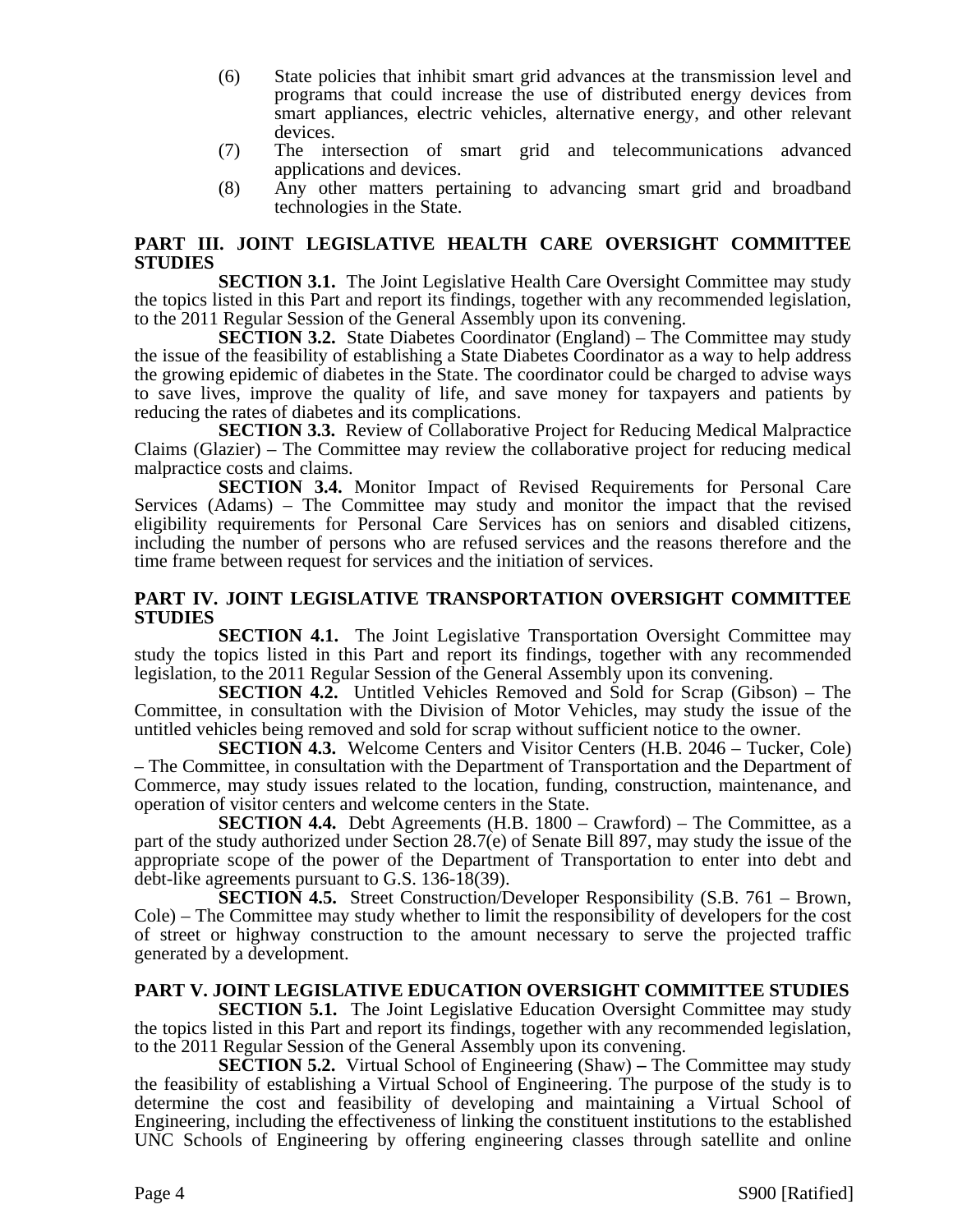courses, whether an engineering curriculum lends itself to such a model, and any other related issues deemed relevant by the Committee.

**SECTION 5.3.** Graduation Disparity (S.B. 1417 – Graham) – The Committee may examine each of the following:

- (1) Minority graduation statistics.
- (2) National best practices for educating minority students.<br>
(3) Current statewide efforts to increase high school r
- Current statewide efforts to increase high school retention of minority students.
- (4) Teaching methodologies specifically designed for minority students.
- (5) Existing technical and career curriculum.
- (6) Innovative practices or solutions that have demonstrated success in other states.

The Committee may develop a comprehensive statewide plan and recommendations for increasing the number of minority individuals who complete high school.

**SECTION 5.4.** Maximum Age for Enrollment in Public Schools (H.J.R. 1948 – Fisher, Gill, Yongue, Farmer-Butterfield) – The Committee may study whether the maximum initial age for enrollment in the public schools shall be lowered from age seven to age six.

#### **PART VI. ENVIRONMENTAL REVIEW COMMISSION STUDIES**

**SECTION 6.1.** The Environmental Review Commission may study the topics listed in this Part and report its findings, together with any recommended legislation, to the 2011 Regular Session of the General Assembly upon its convening.

**SECTION 6.2.** Impact of Environmental Toxins on Human Health (S.B. 1416 – Bingham; H.B. 2015 – Harrison, Glazier, Fisher, Insko) – The Commission may study the impact of environmental toxins on human health and report its findings and recommendations, including any proposals for legislation or administrative action, to the General Assembly no later than the convening of the 2012 Session of the 2011 General Assembly. The findings and recommendations may include all of the following:

- (1) A survey of legislation in other states that ban toxins and chemicals, along with an assessment of the effectiveness of the legislation.
- (2) A survey of how other states have set up entities within state government to review and regulate toxins and chemicals that have or will be introduced into the stream of commerce.
- (3) A review of incentives proposed or enacted in other states to promote the growth of the green chemistry sector, including a special analysis of documented environmental, public health, and economic benefits, including job creation, within the states.
- (4) Identification of current State and federal programs for the review and regulation of environmental toxins and chemicals and recommend any supplementary programs the Commission determines to be necessary for the protection of human health.
- (5) A cost-benefit and economic impact analysis for any recommendation made pursuant to this act.

**SECTION 6.3.** Water Quality Cost Share (S.B. 1385 – McKissick) – The Commission may study the costs and benefits of improving water quality in reservoirs, rivers, and other water resources shared by local governments. In its study the Commission may consider the water quality issues for local governments located both upstream and downstream from water resources, the wastewater treatment standards that local governments both upstream and downstream must meet, the cost of complying with water quality and wastewater treatment standards, and the benefits received by local governments by complying with those standards. The Commission may also consider possible alternatives to the current rate structure, treatment programs, and technology used by the State and local governments with regard to water quality and wastewater treatment. The Commission may also consider any other issue that it deems relevant to this study.

**SECTION 6.4.** Oil and Gas Exploration in the Triassic Basin (Gibson, Love) – The Committee may study the issue of oil and gas exploration in the Triassic Basin.

**SECTION 6.5.** Issues Related to the Use and Storage of Reclaimed Water (H.B. 643 – Tucker) – The Commission, in consultation with the Department of Environment and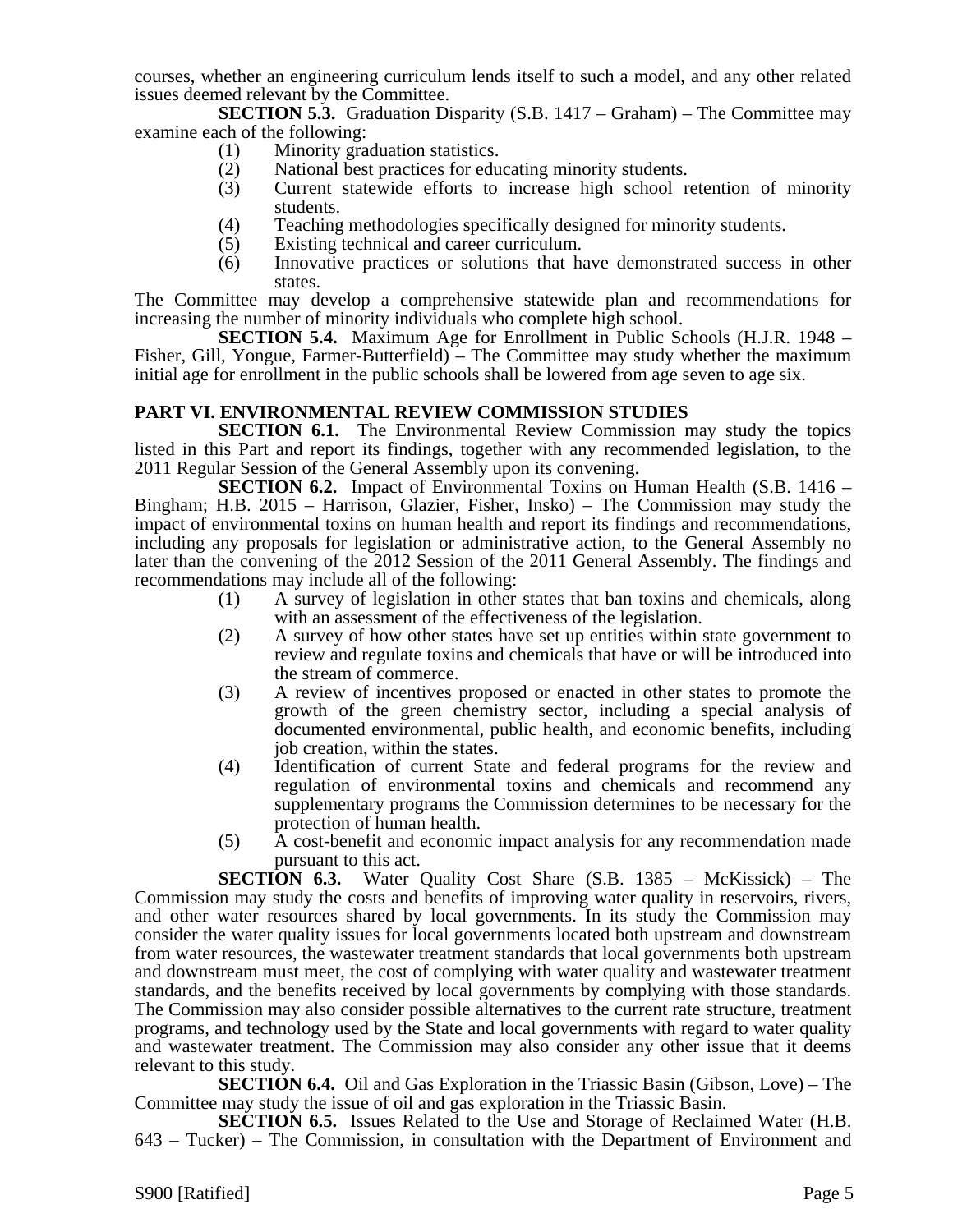Natural Resources, may study issues related to the use and storage of reclaimed water. In its study, the Commission may examine the following issues:

- (1) The feasibility and desirability of implementation of reclaimed water programs by municipal wastewater treatment facilities for nonconsumptive indoor use and outdoor use. The Commission may consider any of the following factors:
	- a. The implementation and efficacy of reclaimed water policies, programs, ordinances, standards, rules, and regulations established in other states, municipalities, and countries.
	- b. Minimum effluent standards for reclaimed water sufficient to address any public health, safety, or environmental risks that may be caused by use of or contact with reclaimed water.
	- c. Potential uses for reclaimed water for nonconsumptive indoor use including, but not limited to: toilet flushing, fire protection, and decorative water features.
	- d. Potential uses for reclaimed water for outdoor use including, but not limited to: commercial and residential landscaping, lawn irrigation, agricultural irrigation; wetland and stream augmentation; and planned direct or indirect potable reuse.
- (2) The feasibility and desirability of storage of reclaimed water in aquifers by municipal wastewater treatment facilities. The Commission may consider any of the following factors:
	- a. Whether the current practice of land application of wastewater by municipal wastewater treatment facilities requires too much land to be practicable in the long term.
	- b. Whether the current practice of land application of wastewater by municipal wastewater treatment facilities is better suited to certain parts of the State or to areas of certain geological or topographical conditions.
	- c. Whether there are any alternative methods of disposing of wastewater by municipal wastewater treatment system facilities and the costs and benefits of employing any such alternative methods either on a statewide basis or in any specific area of the State.
- (3) Whether reclaimed water can be safely stored in and recovered from aquifers. The Commission may consider any of the following factors:
	- a. The benefits and costs of using reclaimed water in aquifers for use as a barrier to saltwater intrusion.
	- b. Whether current federal or State laws, including the Underground Injection Control Program of the federal Safe Drinking Water Act and current regional or watershed-based water management strategies, apply to aquifer storage and recovery in North Carolina and are sufficient to address any public health, safety, or environmental risks that may be caused by aquifer storage and recovery.
	- c. Regulations necessary to assure the protection of public health, safety, and the environment if storage of reclaimed water in aquifers is determined to be in the best interest of the State.
	- d. Any other topics the Commission deems appropriate to assure that aquifer storage and recovery systems will not be a detriment to public health, safety, or the environment.
- (4) Such other matters as the Commission deems appropriate in the conduct of this study.

## **SECTION 6.6.** Reserved.

**SECTION 6.7.** Gas Leases in the Central Shale Belt (Gibson, Love) – The Commission may study the issue of gas leases in the central shale belt, located in the Chatham and Moore County area.

**SECTION 6.8.** Carbon Sequestration Potential of Natural and Working Landscapes and Other Carbon Offset Opportunities (S.B. 1220 – Stein, Albertson; H.B. 1809 – Harrison, Underhill, Wilkins) – The Commission may study the carbon sequestration potential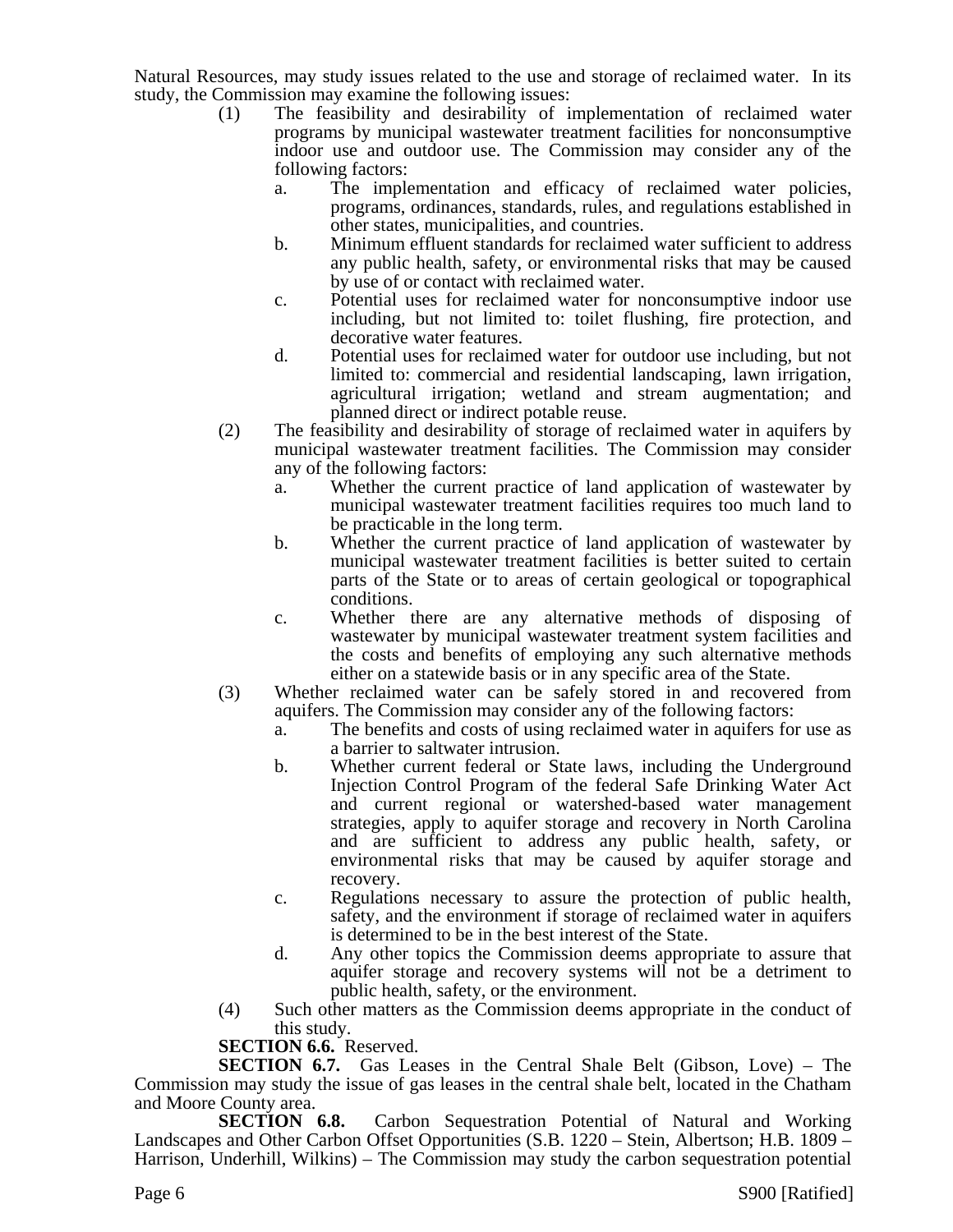of natural and working landscapes in the State and the feasibility and advisability of establishing a carbon offset program.

#### **PART VII. REVENUE LAWS STUDY COMMITTEE STUDIES**

**SECTION 7.1.** The Revenue Laws Study Committee may study the topics listed in this Part and report its findings, together with any recommended legislation, to the 2011 Regular Session of the General Assembly upon its convening.

#### **SECTION 7.2. Reserved.**

**SECTION 7.3.** Ticket Resale (Gibson) – The Committee may study issues related to ticket resale, including the need for consumer protections in the primary market for event ticket sales; transparency of ticket distribution by artists, promoters, and their agents; freedom of transferability for tickets purchased by consumers; and open interoperability of ticket sale and resale market systems.

**SECTION 7.4.** Local Cable Service Franchise Agreements (Fisher) – The Committee may study the issue of whether and to what extent cable service providers, who entered into local cable service franchise agreements with local governments, and their successors in interest, should be required to continue, maintain and operate institutional networks and electronic transmission facilities pursuant to the terms and conditions of the local franchise agreement as a condition of holding a State cable service franchise.

**SECTION 7.5.(a)** Local Government Owned and Operated Communication Systems – The Committee may continue its study begun in 2009 of local government owned and operated communication systems. As part of its study, the Committee should determine the following:

- (1) The extent to which current law authorizes units of local government to offer communication services not traditionally thought of as cable television services.
- (2) The requirements and standards that should apply to a unit of local government and to a private provider when the local unit offers a communication service that is offered by a private provider.
- (3) Whether varying or different provisions are needed to accommodate communication systems placed in service or financed under G.S. 160A-20 by cities before the effective date of this act.
- (4) Policies and incentives that can be established to facilitate the offering and expansion of communication service by both public and private service providers, including public-private ventures and other opportunities.

**SECTION 7.5.(b)** In conducting the study described in subsection (a) of this section, the Committee cochairs are authorized to appoint an advisory subcommittee and to ask the Local Government Commission to designate an individual to participate in the subcommittee's deliberations in an exofficio, nonvoting capacity. The subcommittee may consist of no more than 12 members and may include individuals who are not members of the Committee or of the General Assembly, eight of whom represent the following interests:

- (1) A cable service provider.
- (2) A wireless telecommunications service provider.
- (3) A local exchange provider that is not a wireless telecommunications service provider.
- (4) A local exchange provider that is a wireless telecommunications service provider.
- (5) A city that operates a cable system and an electric power system as a public enterprise.
- (6) A city that operates a cable system as a public enterprise and does not operate an electric power system as a public enterprise.
- (7) A city that is a member of a joint agency established under G.S. 160A-462 for the operation of a cable system as a public enterprise.
- (8) The North Carolina League of Municipalities.

#### **PART VIII. JOINT LEGISLATIVE UTILITY REVIEW COMMITTEE STUDIES**

**SECTION 8.1.** The Joint Legislative Utility Review Committee may study the topics listed in this Part and report its findings, together with any recommended legislation, to the 2011 Regular Session of the General Assembly upon its convening.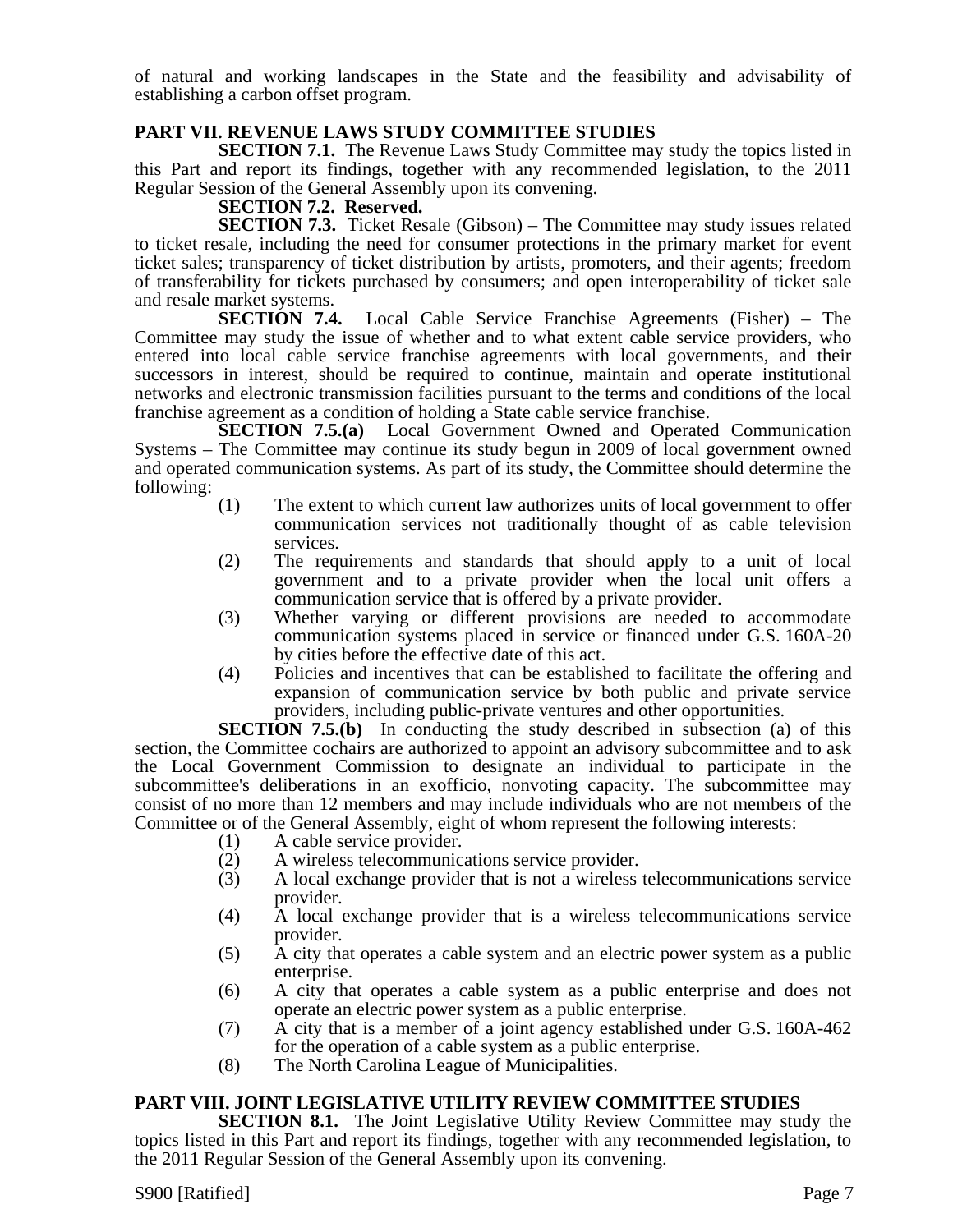**SECTION 8.2.** Gas Leases in the Central Shale Belt (Gibson, Love) – The Committee may study the issue of gas leases in the central shale belt, located in the Chatham and Moore County area.

#### **PART IX. JOINT LEGISLATIVE PROGRAM EVALUATION OVERSIGHT COMMITTEE STUDIES**

**SECTION 9.1.** Operation of the Child Nutrition Program (S.B. 1152 – Purcell, Dannelly, Davis, Preston, Tillman, Walters; H.B. 1777 – Yongue, Brown, Insko, Parfitt) – The Joint Legislative Program Evaluation Oversight Committee may include in the 2010 Work Plan for the Program Evaluation Division of the General Assembly a study of the operation of the Child Nutrition Program. The Division may examine (i) the guidelines for assessing indirect costs to local child nutrition programs in local school administrative units and (ii) the financial impact upon local child nutrition programs and local school administrative units of a policy prohibiting the assessment of indirect costs to a child nutrition program until that program has achieved and sustained a three-month operating balance.

**SECTION 9.2.** Chapter 150B Contested Cases (S.B. 1305 – Nesbitt; H.B. 1892 – Insko, Braxton, Justus) – The Joint Legislative Program Evaluation Oversight Committee may include in the 2010 Work Plan for the Program Evaluation Division of the General Assembly a study of Chapter 150B contested cases. The Division may study the number of decisions rendered by administrative law judges that are overturned as a final agency decision. For these cases the Division may evaluate the nature of the case, the basis of the reversal, the number of cases appealed to superior court, and the results of those appeals.

#### **PART X. JOINT LEGISLATIVE CORRECTIONS, CRIME CONTROL, AND JUVENILE JUSTICE OVERSIGHT COMMITTEE STUDIES**

**SECTION 10.1.** The Joint Legislative Corrections, Crime Control, and Juvenile Justice Oversight Committee may study the topics listed in this Part and report its findings, together with any recommended legislation, to the 2011 Regular Session of the General Assembly upon its convening.

**SECTION 10.2.** Unsecured Bonds (Love) – The Committee may study the factors used in determining the release of defendants with unsecured bonds; the frequency of using unsecured bonds for the release of defendants; the failure to appear rates under unsecured bonds, when a failure to appear has occurred; the amount of time it takes and the entity most likely to apprehend the defendant after the bond is forfeited; and the likelihood of converting forfeiture or judgment to revenue.

#### **PART XI. JOINT LEGISLATIVE ADMINISTRATIVE PROCEDURE OVERSIGHT COMMITTEE TO STUDY IMPACT OF EXEMPTING WILDLIFE RESOURCES COMMISSION AND MARINE FISHERIES COMMISSION FROM THE LEGISLATIVE DISAPPROVAL PROCESS**

**SECTION 11.1.** The Joint Legislative Administrative Procedure Oversight Committee may study the impact of exempting the Wildlife Resources Commission and the Marine Fisheries Commission from the legislative disapproval process under the Administrative Procedure Act. In conducting the study, the Committee may consider the number of bills to disapprove rules adopted by either of the two Commissions that have been introduced since 2003, the effect of the delayed effective dates on the enforcement capabilities of the two Commissions, and alternatives available to the public for objecting to rules adopted by either of the two Commissions. The Joint Legislative Administrative Procedure Oversight Committee may report its findings and recommendations to the 2011 General Assembly.

#### **PART XII. Reserved.**

#### **PART XIII. STATE BOARD OF EDUCATION TO STUDY ISSUES RELATED TO SPORTS INJURIES AT MIDDLE SCHOOL AND HIGH SCHOOL LEVELS (H.B. 1837 – Cotham, Fisher, Glazier, Rapp)**

**SECTION 13.1.** The State Board of Education shall study issues relating to sports injuries for all sports at the middle school and high school levels, focusing on the prevention and treatment of injuries. In conducting the study, the Board should consult with school administrators, representatives of the North Carolina High School Athletic Association, high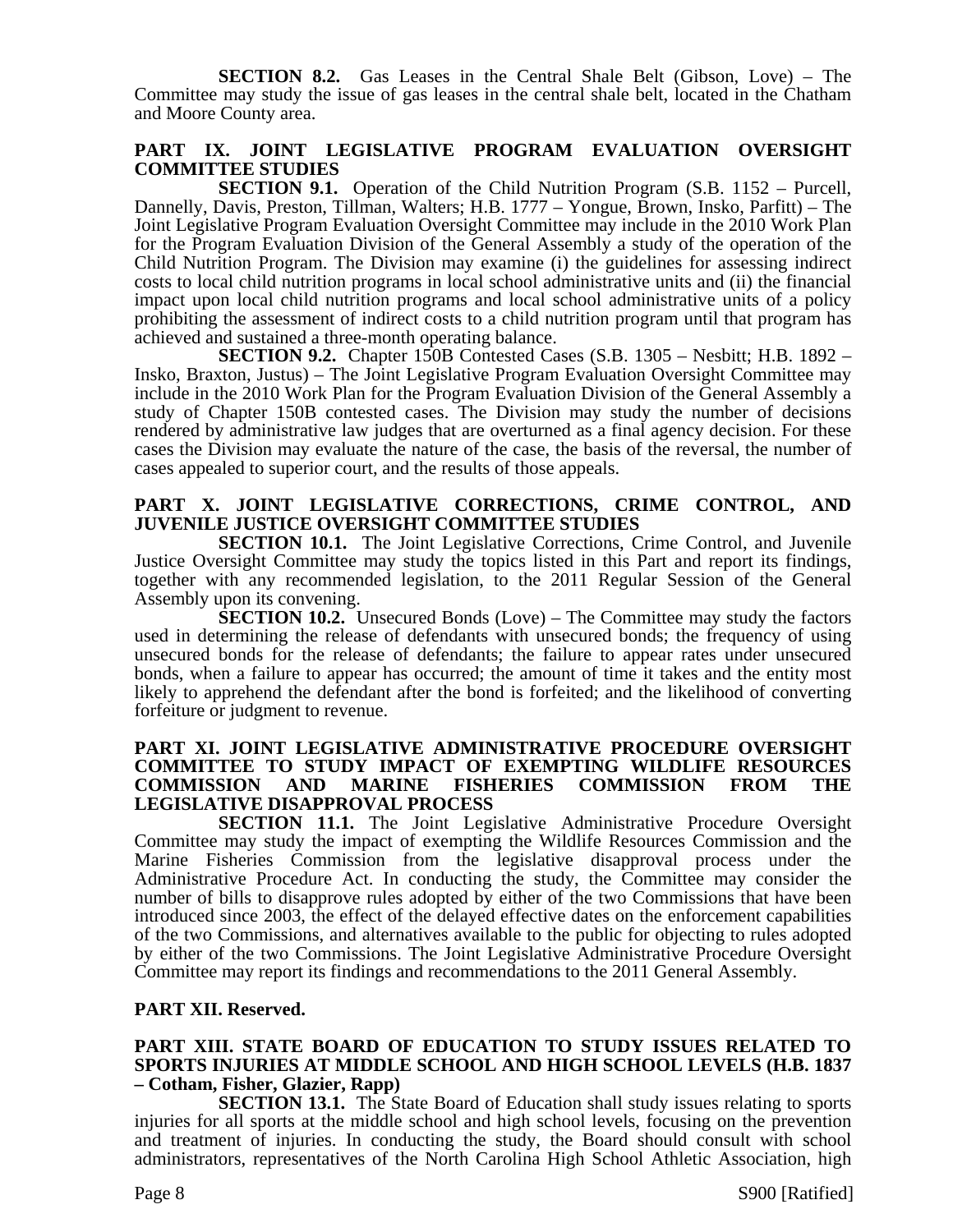school athletic directors, middle school coaches, athletic trainers, and doctors with expertise in the area of sports medicine. All State departments and agencies and local governments and their subdivisions shall furnish the Board with any information in their possession or available to them.

**SECTION 13.2.** The State Board of Education shall submit a final report of the results of its study and its recommendations to the 2011 General Assembly upon its convening.

#### **PART XIV. STATE BOARD OF EDUCATION TO ESTABLISH A BLUE RIBBON TASK FORCE TO STUDY THE IMPACTS OF RAISING THE COMPULSORY PUBLIC SCHOOL ATTENDANCE AGE (S.B. 1249 – Davis; H.B. 1879 – Parmon, Bryant, Hurley, Hall)**

**SECTION 14.1.** The State Board of Education shall establish a Blue Ribbon Task Force to study the impacts of raising the compulsory public school attendance age prior to completion of a high school diploma from 16 to 17 or 18. In its study, the Board of Governors shall consider all of the following:

- (1) What impacts, including fiscal impacts, has raising the compulsory school attendance age had in states which have raised the compulsory school attendance age in the last 15 years.
- (2) What conclusions can be drawn as to the impact the compulsory school attendance age has made in the dropout and high school completion rates for states who require compulsory school attendance to ages 16, 17, and 18, respectively.
- (3) What best practices for working with at-risk populations of students who remain in school have been employed in states that have raised the compulsory attendance age in the last 15 years.
- (4) What would be the fiscal impact in raising the compulsory school attendance age from 16 to 17 and 16 to 18, respectively, for each local administrative school unit in North Carolina.

**SECTION 14.2.** No later than November 15, 2010, the State Board of Education shall submit a report of its study to the Joint Legislative Commission on Dropout Prevention and High School Graduation and the Joint Legislative Education Oversight Committee, including its findings and recommendations.

#### **PART XV. EXECUTIVE COMMITTEE FOR HIGHWAY SAFETY IN THE DEPARTMENT OF TRANSPORTATION TO STUDY RECOMMENDATIONS FOR ADDITIONAL LEGISLATION TO ADDRESS THE CAUSES OF TEEN DRIVING FATALITIES (S.B. 900 – Rouzer)**

**SECTION 15.** The Executive Committee for Highway Safety in the Department of Transportation shall report to the General Assembly by April 30, 2011, its recommendations for additional legislation to address the causes of teen driving fatalities.

#### **PART XVI. NORTH CAROLINA INSTITUTE OF MEDICINE TO STUDY THE NEEDS OF YOUNG CHILDREN WITH MENTAL HEALTH PROBLEMS AND THEIR FAMILIES (S.B. 1321 – Nesbitt; H.B. 1903 – Insko)**

**SECTION 16.1.** The North Carolina Institute of Medicine may convene a Task Force to study the needs of young children with mental health problems and their families. The Task Force shall:

- (1) Examine the current mental health needs of young children, defined as children from birth to age five.
- (2) Examine existing public and private systems of mental health care that are currently available to families of young children with mental health problems.
- (3) Identify evidence-based and promising universal, selective, and indicated prevention strategies to promote the emotional well-being of young children.
- (4) Identify strategies for early screening and identification of young children with mental health risk factors or mental health problems. The screening and identification strategies shall address the impact of parents' behavioral health problems on the mental health of their young children.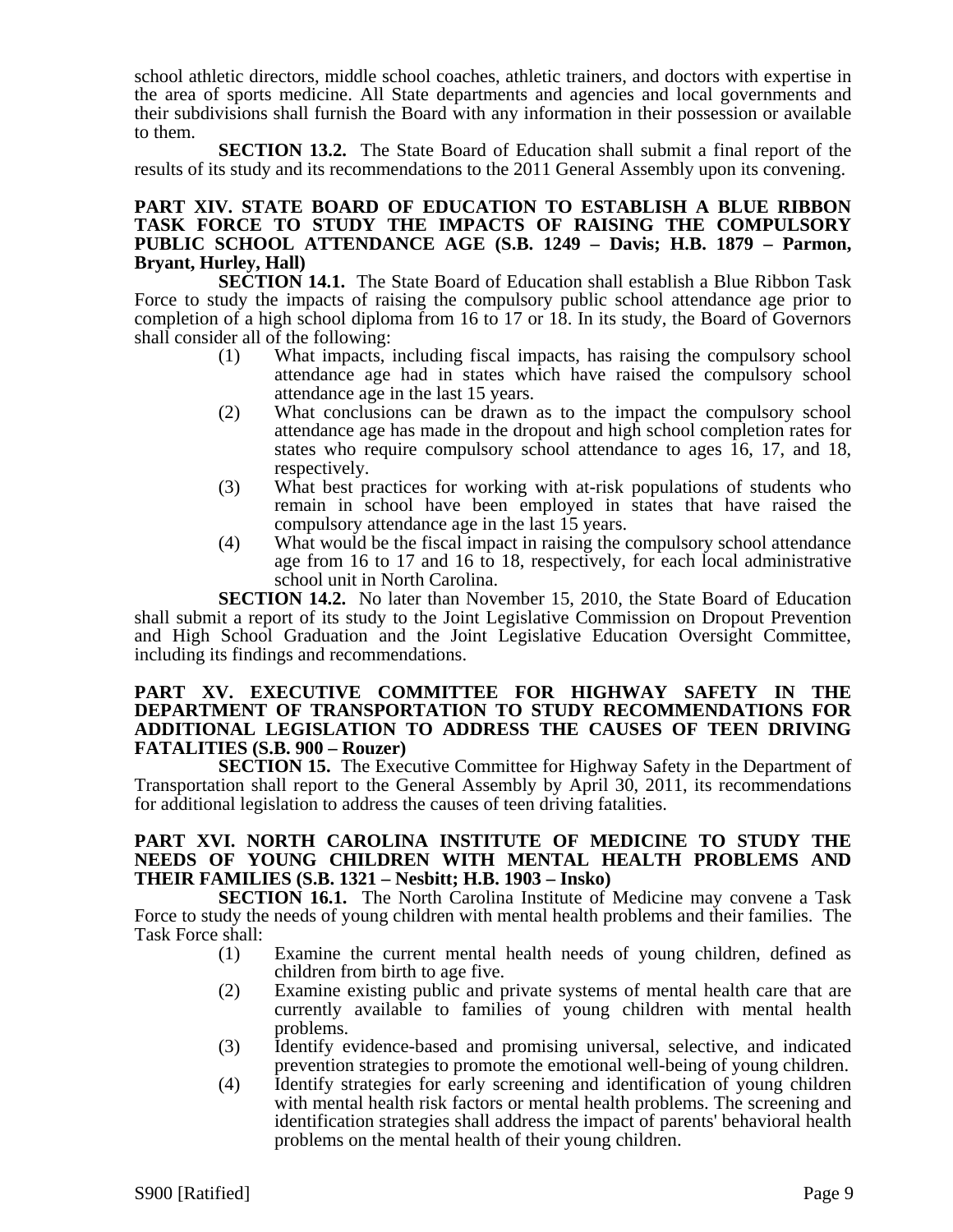- (5) Review evidence-based and promising interventions and systems to promote the positive mental health and emotional well-being of young children and their families.
- (6) Identify strategies to ensure that children who are at high risk of developing mental health problems and their families have access to a comprehensive range of treatments and services, coordinated across agencies and service systems that are (i) culturally, linguistically, and developmentally sensitive; (ii) individualized; (iii) family-centered; (iv) home-, school-, and community-based; and (v) evidence-based.
- (7) Examine workforce adequacy and training needs of mental health professionals and other professionals who provide services to young children and their families.
- (8) Examine the adequacy of State and other funding to support a comprehensive array of evidence-based services.
- (9) Recommend strategies to develop, evaluate, and disseminate treatment and service delivery models to meet young children's mental health needs.
- (10) Examine any other issue that the NCIOM deems relevant to the study.

**SECTION 16.2.** The NCIOM shall make an interim report to the Joint Legislative Oversight Committee on Mental Health, Developmental Disabilities, and Substance Abuse Services no later than January 15, 2012, which may include legislative and other recommendations, and shall issue its final report with findings, recommendations, and any proposed legislation to the 2013 General Assembly upon its convening.

#### **PART XVII. DEPARTMENT OF HEALTH AND HUMAN SERVICES, DIVISION OF MEDICAL ASSISTANCE, TO STUDY THE FEASIBILITY OF REQUIRING PROVIDERS ENROLLED IN COMMUNITY CARE OF NORTH CAROLINA TO IMPLEMENT BODY MASS INDEX SCREENING FOR CHILDREN AT RISK OF BECOMING OBESE AND WHO ARE RECEIVING MEDICAID OR PARTICIPATING IN NORTH CAROLINA HEALTH CHOICE FOR CHILDREN PROGRAM (S.B. 1286 – Purcell; H.B. 1904 – England, Hughes, Weiss, Yongue)**

**SECTION 17.1.** The Department of Health and Human Services, Division of Medical Assistance, may explore the feasibility of requiring Community Care of North Carolina (CCNC) to implement body mass index (BMI) screening for children at risk of becoming obese and developing diabetes or other chronic diseases, who are receiving Medicaid or participating in the North Carolina Health Choice for Children Program.

**SECTION 17.2.** As part of its exploration into the feasibility of requiring BMI screening pursuant to Section 17.1, the Department shall work toward the development of each of the following items:

- (1) Establishing performance goals within each CCNC network that includes each of the following components:
	- a. Care management for children who are at risk of becoming obese and developing diabetes or other chronic diseases.
	- b. Annual BMI screening to identify the percentage of children who have a BMI test and the percentage of children who have a decrease in BMI levels.
- (2) Developing a uniform protocol across the CCNC network to ensure the integrity and confidentiality of information collected through BMI screening.
- (3) Implementing reliable methods of collecting data utilizing fitness assessment and reporting programs for youth that include health-related physical fitness tests to assess aerobic capacity; muscular strength, muscular endurance, and flexibility; and body composition.

**SECTION 17.3.** If the study is undertaken, not later than September 1, 2011, the Department shall report its findings and recommendations to the Legislative Task Force on Childhood Obesity, if reestablished for the 2011-2012 Session, to the Public Health Commission, and to the Fiscal Research Division.

#### **PART XVIII. TASK FORCE/STUDY OF ALTERNATIVES TO HOSPITALIZATION OF FREQUENT USERS OF PSYCHIATRIC HOSPITALS IN NORTH CAROLINA**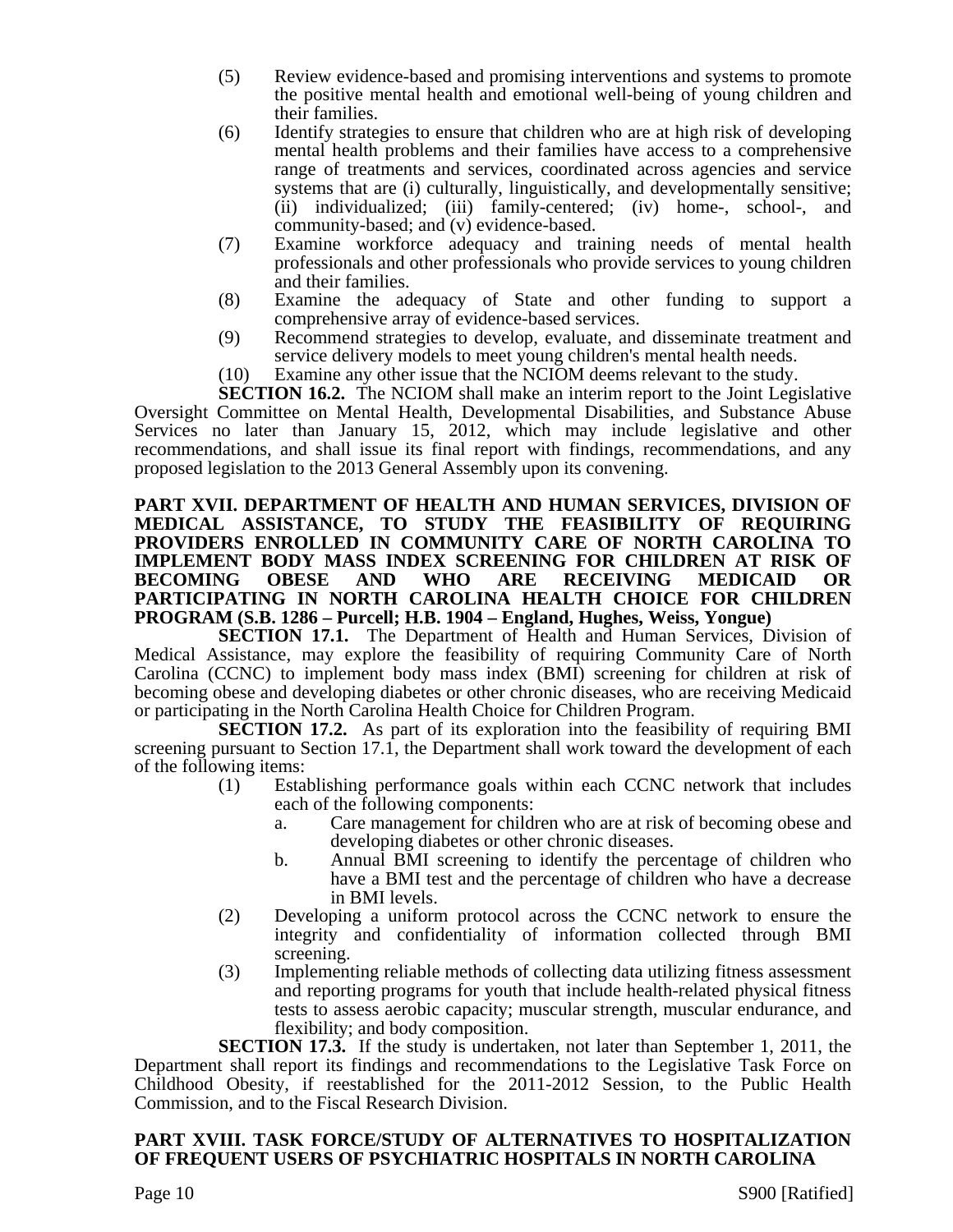**SECTION 18.1.** The Department of Health and Human Services shall conduct a study and propose recommendations by January 31, 2011, regarding the cost-effectiveness of supportive housing as an alternative to institutionalization of the MH/DD/SA populations.

**SECTION 18.2.** The study shall be conducted by a task force appointed by the Secretary of Health and Human Services.

- **SECTION 18.3.** The Task Force shall include the following:
	- (1) Five representatives from various areas of the Department of Health and Human Services.
	- (2) One representative from the Housing Trust Fund.<br>
	(3) Six representatives from Local Management Entit
	- Six representatives from Local Management Entities.
	- (4) Two representatives from the North Carolina Department of Correction.<br>
	(5) One representative from the Division of Medical Assistance.
	- One representative from the Division of Medical Assistance.
	- (6) One representative from Community Care of North Carolina.<br>(7) Two representatives from private providers of housing s
	- Two representatives from private providers of housing services for the mentally ill.
	- (8) Two representatives from public housing agencies.
- (9) Two consumer representatives a direct consumer and a family member, from a MH/DD/SA consumer/advocacy group.

**SECTION 18.4.** The Secretary of Health and Human Services shall appoint two cochairs of the Task Force.

**SECTION 18.5.** The Task Force will propose a plan focusing on the following goals:

- (1) Develop a cost-effective system of care for the MH/DD/SA population.
- (2) Decrease the need for hospital admission of target population.<br>(3) Decrease the length of stay in psychiatric hospitals.
- Decrease the length of stay in psychiatric hospitals.
- (4) Decrease incarceration rate of the MH/DD/SA populations.
- (5) Decrease emergency room use by the MH/DD/SA populations.
- (6) Improve level of functioning of the MH/DD/SA populations.<br>(7) Explore funding possibilities from Medicaid and other source
- (7) Explore funding possibilities from Medicaid and other sources.<br>(8) Decrease homelessness among the MH/DD/SA populations.
- (8) Decrease homelessness among the MH/DD/SA populations.<br>(9) Maintain MH/DD/SA patients in community setting.
- (9) Maintain MH/DD/SA patients in community setting.<br>(10) Decrease impact on law enforcement.
- Decrease impact on law enforcement.
- (11) Make our communities safer for both consumers and others.
- (12) Reduce recidivism for the MH/DD/SA population.

**SECTION 18.6.** The Task Force shall:

- (1) Identify frequent users of psychiatric beds (State and community) and emergency departments.
- (2) For the above group, determine:
	- a. Their housing situation.
	- b. Incarceration history.
	- c. Recidivism rates.
	- d. Treatment offered and treatment compliance.
	- e. Other factors as determined by Task Force.
- (3) Review existing State and national initiatives in this area.<br>(4) Use information from subdivisions (1) and (2) of this
- Use information from subdivisions  $(1)$  and  $(2)$  of this section to do the following:
	- a. Study current practices and issues related to placement of MH/DD/SA populations following discharge from psychiatric facilities.
	- b. Develop a business case for the development of a statewide supportive housing initiative to benefit MH/DD/SA populations.
	- c. Calculate the number of supportive housing units needed in the State.
	- d. Calculate the level of capital investment needed for this multiyear initiative.
	- e. Propose different methods that could be used to pay for ongoing operational costs.
	- f. Examine the potential cost-saving attained through this strategy.
	- g. Calculate the level of capital investment needed for this multiyear initiative.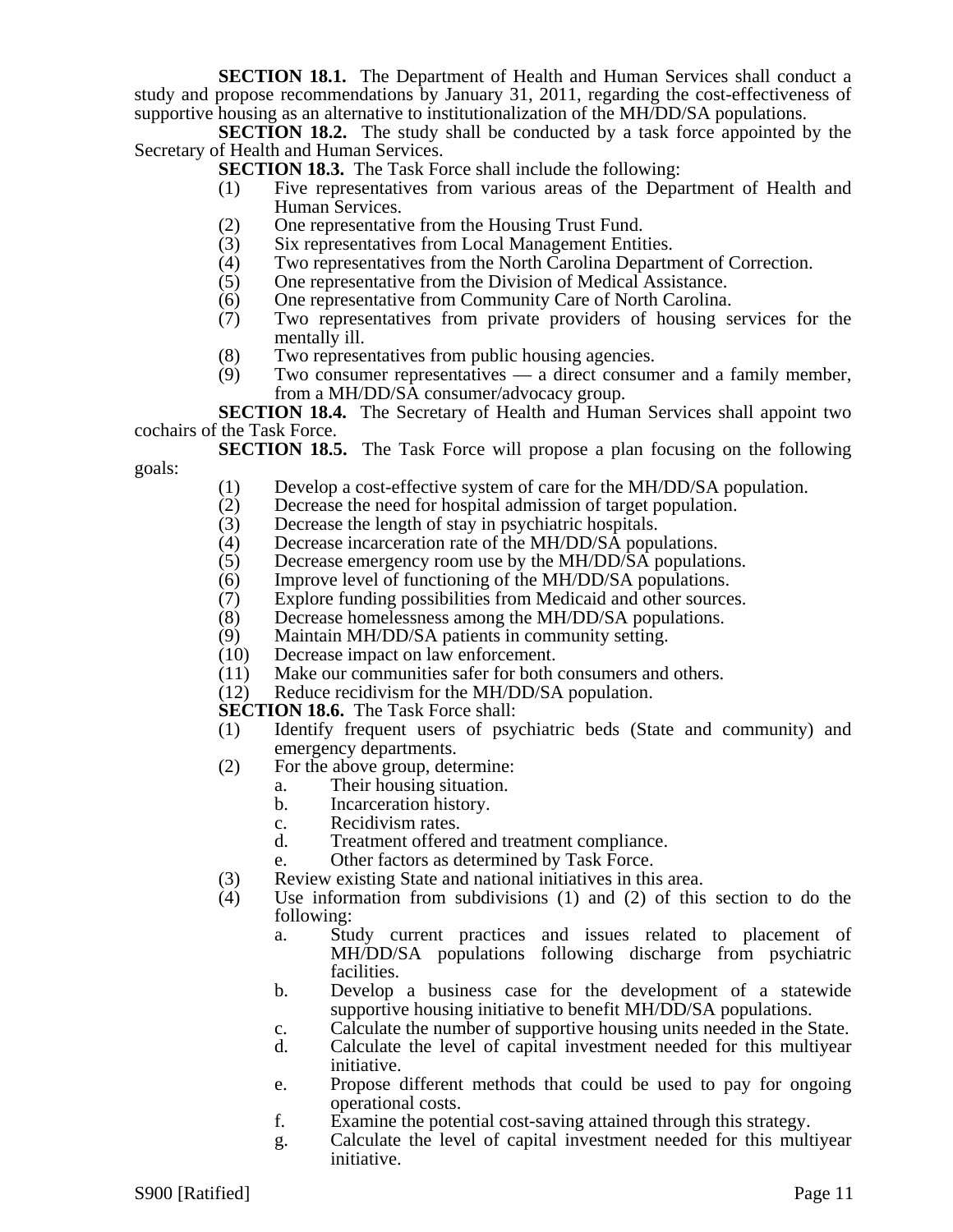(5) Other tasks as identified by the Task Force.

#### **PART XIX. DEPARTMENT OF CULTURAL RESOURCES TO STUDY THE FEASIBILITY OF DESIGNATING THE ENDOR IRON FURNACE AS A STATE HISTORIC SITE (S.B. 1353 – Atwater; H.B. 1927 – Love)**

**SECTION 19.** The Department of Cultural Resources shall study the feasibility of designating the Endor Iron Furnace as a State Historic Site. The Department shall submit the results of its study to the 2011 General Assembly upon its convening.

# **PART XX. DIVISION OF MARINE FISHERIES OF THE DEPARTMENT OF ENVIRONMENT AND NATURAL RESOURCES TO STUDY THE FISHERY MANAGEMENT PLAN DEVELOPMENT PROCESS (S.B. 1271 – Albertson; H.B. 1711 – Wainwright, Spear, Underhill)**

The Division of Marine Fisheries of the Department of Environment and Natural Resources shall study the Fishery Management Plan development process. The Division shall specifically consider how the process could be made more efficient without impairing public input into the process. The Division shall report its findings and recommendations, including any legislative proposals, to the Joint Legislative Commission on Seafood and Aquaculture no later than October 1, 2010.

#### **PART XXI. EXTEND THE NORTH CAROLINA ZOOLOGICAL PARK FUNDING AND ORGANIZATION STUDY COMMITTEE (S.B. 1179 – Brunstetter; H.B. 1720 – Brubaker, E. Warren, Harrison)**

**SECTION 21.** Section 5.11 of S.L. 2009-329 reads as rewritten:

"**SECTION 5.11.** Report. – The Committee shall report its findings and recommendations to the 2010 2011 Regular Session of the 2009 2011 General Assembly and the Environmental Review Commission on or before May 1, December 31, 2010, at which time the Committee shall terminate."

#### **PART XXII. LEGISLATIVE STUDY COMMISSION ON URBAN GROWTH AND INFRASTRUCTURE ISSUES REPORT DATE**

**SECTION 22.** Section 36.6 of S.L. 2008-181 reads as rewritten:<br>**SECTION 36.6.** The Commission shall report the results of i The Commission shall report the results of its study and its recommendations to the 2009 General Assembly upon its convening. The Commission shall submit its final report on or before the date of the convening of the 2011 General Assembly. The Commission shall expire upon the delivering of its final report, or the convening of the 2011 General Assembly, whichever occurs first."

# **PART XXIII. STATE INVESTMENT STUDY REPORTING DATE (S.B. 1217 – Hartsell; H.B. 1811 – Michaux)**<br>**SECTION 23.** Section 47.4 of S.L. 2009-574 reads as rewritten:

**SECTION 47.4.** The Commission shall make an interim report to the 2010 Regular Session of the 2009 General Assembly prior to its convening, and shall make a final report to the 2010 2011 Regular Session of the 2011 General Assembly. The report shall include any proposed legislation."

#### **PART XXIV. EXTEND JOINT SELECT COMMITTEE ON PRESERVATION OF BIOLOGICAL EVIDENCE (Glazier)**

**SECTION 24.** Section 7(d) of S.L. 2009-203 reads as rewritten:

"**SECTION 7.(d)** The Committee shall submit a final report on the results of its study, including any proposed legislation, to the General Assembly on or before April 1, 2010.the convening of the Regular Session of the 2011 General Assembly. The Committee shall file a copy of its report with the President Pro Tempore's office, the Speaker's office, and the Legislative Library. The Committee shall terminate on April 1, 2010,upon the convening of the Regular Session of the 2011 General Assembly, or upon the filing of its final report, whichever occurs first."

#### **PART XXV. EXTEND GENERAL STATUTES COMMISSION STUDIES (S.B. 1164 – Hartsell; Ross)**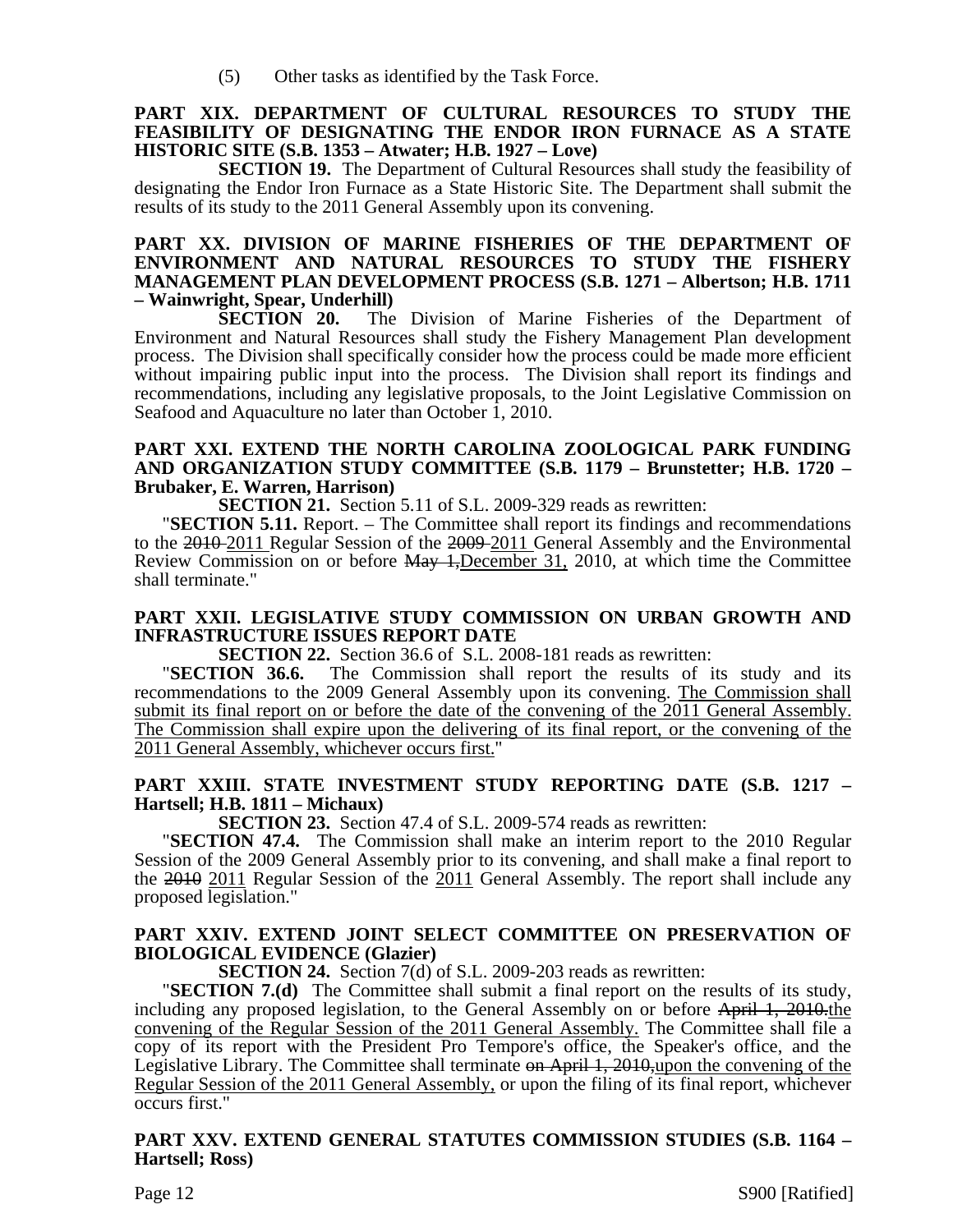#### **SECTION 25.1.** Section 2 of S.L. 2009-281 reads as rewritten:

"**SECTION 2.** The General Statutes Commission shall study and recommend to the 20102011 Regular Session of the 2009 2011 General Assembly ways to ensure that the General Statutes properly and uniformly refer to federal or state military organizations. These may include a single term that will include all organizations that compose the reserve components of the armed forces. The recommendations may include a process to be authorized by the General Assembly whereby changes that do not change the law can be made administratively by the Attorney General."

**SECTION 25.2.** Section 1 of S.L. 2009-273 reads as rewritten:

**"SECTION 1.** The General Statutes Commission shall study and recommend to the 2010 Regular Session of the 2009 General Assembly and the 2011 Regular Session of the General Assembly ways to make the General Statutes and the North Carolina Constitution gender neutral. These may include recommending legislative changes needed to make the General Statutes and the Constitution gender neutral and a process to be authorized by the General Assembly whereby changes that do not change the law can be made administratively by the Attorney General to make the General Statutes gender neutral."

## **PART XXVI. REESTABLISH LEGISLATIVE TASK FORCE ON CHILDHOOD OBESITY (S.B. 1153 – Purcell; H.B. 1827 – Yongue, Brown, Hughes, Insko)**

#### **SECTION 26.** Part XLIX of S.L. 2009-574 reads as rewritten:

#### "**PART XLIX. LEGISLATIVE TASK FORCE ON CHILDHOOD OBESITY (Yongue)**

"**SECTION 49.1.** There is created the Legislative Task Force on Childhood Obesity.

"**SECTION 49.2.** The Task Force shall consist of 12 members as follows:

- (1) Six members of the House of Representatives.
- (2) Six members of the Senate.

"**SECTION 49.3.** The Speaker of the House of Representatives shall designate one Representative as cochair, and the President Pro Tempore of the Senate shall designate one Senator as cochair. Terms of the initial members begin on appointment and continue until the convening of the 2011 Session of the General Assembly. Subsequent appointments begin during the 2011 Session of the General Assembly and continue until the Task Force terminates. Vacancies on the Task Force shall be filled by the same appointing authority that made the initial appointment. A quorum of the Task Force shall be a majority of its members.

"**SECTION 49.4.** The Task Force shall include, but should not be limited to, study of issues relating to childhood obesity. In the course of the study, the Task Force shall consider and recommend to the General Assembly strategies for addressing the problem of childhood obesity and encouraging healthy eating and increased physical activity among children through:

- (1) Early childhood intervention;
- (2) Childcare facilities;
- (3) Before and after-school programs;<br>(4) Physical education and physical ac
- (4) Physical education and physical activity in schools;<br>(5) Higher nutrition standards in schools;
- Higher nutrition standards in schools;
- 
- (6) Comprehensive nutrition education in schools;<br>(7) Increased access to recreational activities for ch Increased access to recreational activities for children;
- (8) Community initiatives and public awareness; and
- 

(9) Other means. "**SECTION 49.5.** The Task Force shall encourage input from public nonprofit organizations, promoting healthy lifestyles for children, addressing the problems related to childhood obesity, encouraging healthy eating, and increasing physical activity among children.

"**SECTION 49.6.** Members of the Task Force shall receive per diem, subsistence, and travel allowances in accordance with G.S. 120-3.1, 138-5, or 138-6, as appropriate. The Task Force, while in the discharge of its official duties, may exercise all powers provided for under G.S. 120-19 and G.S. 120-19.1 through G.S. 120-19.4. The Task Force may meet at anytime upon the joint call of the cochairs. The Task Force may meet in the Legislative Building or the Legislative Office Building.

With approval of the Legislative Services Commission, the Legislative Services Officer shall assign professional staff to assist the Task Force in its work. The House of Representatives' and the Senate's Directors of Legislative Assistants shall assign clerical staff to the Task Force, and the expenses relating to the clerical employees shall be borne by the Task Force. The Task Force may contract for professional, clerical, or consultant services as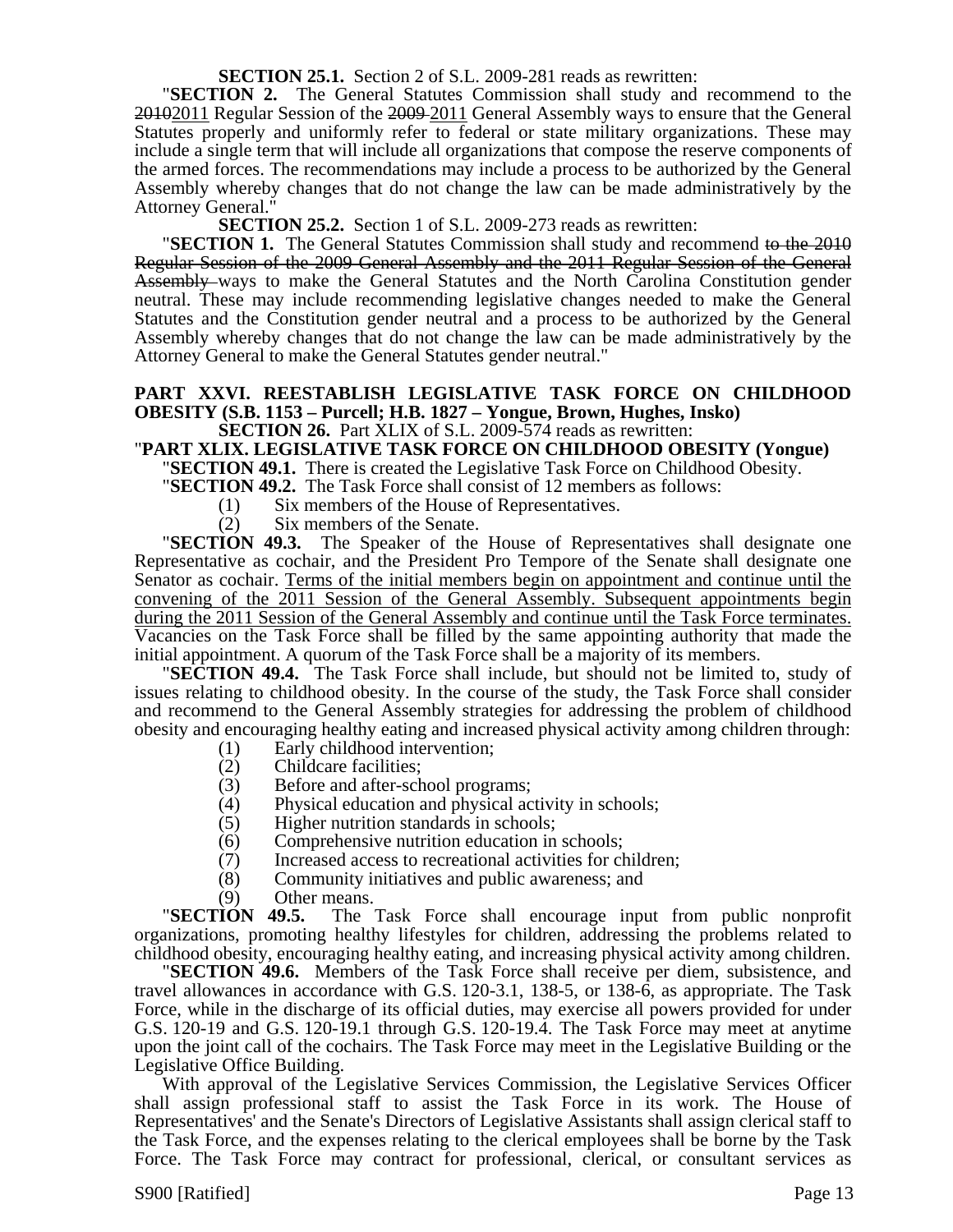provided by G.S. 120-32.02. If the Task Force hires a consultant, the consultant shall not be a State employee or a person currently under contract with the State to provide services.

All State departments and agencies and local governments and their subdivisions shall furnish the Task Force with any information in their possession or available to them.

**SECTION 49.7.** The Task Force shall submit a final report of the results of its study and its recommendations to the 2010 Regular Session of the 2009 General Assembly. The Task Force may make a report of the results of its study and recommendations to the 2011 General Assembly and shall submit a report to the 2012 Regular Session of the 2011 General Assembly. The Task Force shall terminate on May 1, 2010, or upon the filing of its final report, whichever occurs first.upon the convening of the 2012 Regular Session of the 2011 General Assembly."

#### **PART XXVII. JOINT LEGISLATIVE STUDY COMMITTEE ON THE CONSOLIDATION OF EARLY CHILDHOOD EDUCATION AND CARE (S.B. 1116 – Blue, Purcell, Swindell; H.B. 1781 – Rapp, Glazier, Insko)**

**SECTION 27.1.** Committee Established. – There is created the Joint Legislative Study Committee on the Consolidation of Early Childhood Education and Care. The Committee shall consist of 18 members to be appointed as follows:

- (1) Five members of the House of Representatives appointed by the Speaker of the House of Representatives.
- (2) Five members of the Senate appointed by the President Pro Tempore of the Senate.
- (3) Seven ex-officio nonvoting members as follows:
	- a. The Secretary of the Department of Health and Human Services.
	- b. The Chairman of the State Board of Education.
	- c. The President of the North Carolina Partnership for Children, Inc.
	- d. The Executive Director of the Office of Early Learning at the Department of Public Instruction.
	- e. The Director of the Head Start State Collaboration Office at the Office of Early Learning at the Department of Public Instruction.
	- f. The President of the Child Care Services Association.
	- g. The Executive Director of the North Carolina Licensed Child Care Association.
- (4) A developmental pediatrician appointed by the Governor as a nonvoting member.

The Speaker of the House of Representatives shall designate one Representative as cochair, and the President Pro Tempore of the Senate shall designate one Senator as cochair. Vacancies on the Committee shall be filled by the same appointing authority making the initial appointment.

The Committee, while in the discharge of its official duties, may exercise all powers provided for under G.S. 120-19 and G.S. 120-19.1 through G.S. 120-19.4. The Committee may meet at any time upon the joint call of the cochairs. The Committee may meet in the Legislative Building or the Legislative Office Building. The Committee may contract for professional, clerical, or consultant services as provided by G.S. 120-32.02.

The Legislative Services Commission, through the Legislative Services Officer, shall assign professional staff to assist the Committee in its work. The House of Representatives and the Senate's Directors of Legislative Assistants shall assign clerical staff to the Committee, and the expenses relating to the clerical employees shall be borne by the Committee. Members of the Committee shall receive subsistence and travel expenses at the rates set forth in G.S. 120-3.1, 138-5, or 138-6, as appropriate.

**SECTION 27.2.** Duties. – The Committee shall continue the work of the Task Force on the Consolidation of Early Childhood Education and Care created under S.L. 2009-451 by continuing to work toward the development of an integrated system of early childhood education and care. To that end, the Committee may consult with and receive reports from the appropriate State departments, agencies, and board representatives on issues related to early childhood education and care and consider any other issues the Committee deems relevant.

**SECTION 27.3.** Report. – The Commission may make a final report, including any proposed legislation, to the 2011 General Assembly upon its convening. The Commission shall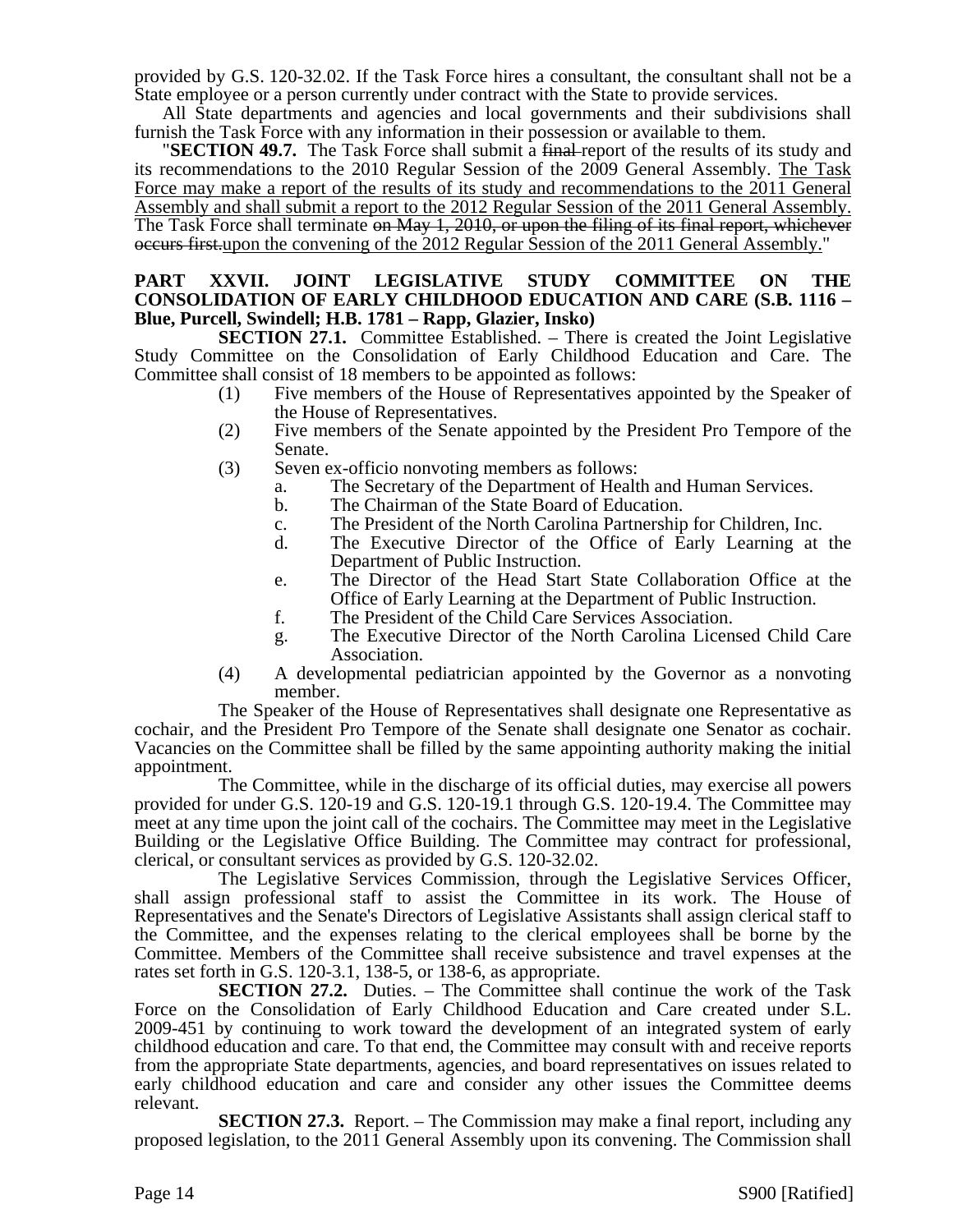terminate upon filing its final report or upon the convening of the 2011 General Assembly, whichever is earlier.

# **PART XXVIII. EXTEND POVERTY REDUCTION AND ECONOMIC RECOVERY LEGISLATIVE STUDY COMMISSION (H.B. 1845 – Pierce, Bryant, Jones, Stewart)**

**SECTION 28.** Section 41.7 of S.L. 2008-181 reads as rewritten:

**"SECTION 41.7.** The Commission shall submit its final report by the 2010 Regular Session of the 2009 General Assembly and may make interim reports it deems necessary. The Commission's final report shall include the results of the Commission's review and specific legislative recommendations. to the 2011 General Assembly. The Commission shall terminate upon filing its final report, or upon the convening of the 2010 Regular Session of the 2009-2011 General Assembly, whichever occurs first."

#### **PART XXIX. AGRISCIENCE AND BIOTECHNOLOGY REGIONAL SCHOOL PLANNING COMMISSION (S.B. 1199 – Swindell)**

**SECTION 29.1.** There is established the Agriscience and Biotechnology Regional School Planning Commission. The purpose of the Commission shall be to develop and plan a regional school of agriscience and biotechnology to open in the 2011-2012 school year. The Commission shall be located administratively in the Department of Public Instruction but shall exercise its powers and duties independently of the Department of Public Instruction. The Department of Public Instruction shall provide for the administrative costs of the Commission and shall provide staff to the Commission.

**SECTION 29.2.** The Commission shall consist of up to nine members appointed by the chair of the State Board of Education. Appointments shall be made no later than September 1, 2010.

**SECTION 29.3.** The Agriscience and Biotechnology Regional School Planning Commission shall develop a plan for a regional school of agriscience and biotechnology to open in the 2011-2012 school year and shall ensure that the model is replicable, sustainable, and scaleable. In the development of its plan, the Commission shall:

- (1) Consider the regional school's governance, funding for operational and capital needs, personnel, admissions and assignment of students, transportation, school food services, and other issues the Commission deems relevant.
- (2) Solicit proposals from interested regions seeking to host the school and identify a location for the regional school.
- (3) Identify potential business partners for the regional school.
- (4) Consult with North Carolina State University and the NC Research Campus and establish connections between those institutions and the regional school.

**SECTION 29.4.** The Agriscience and Biotechnology Regional School Planning Commission shall report on its recommended plan to the State Board of Education, the Joint Legislative Joining Our Businesses and Schools (JOBS) Study Commission, and the Joint Legislative Education Oversight Committee by January 1, 2011.

#### **PART XXX. GOVERNOR'S LOGISTICS TASK FORCE TO STUDY COMBINING GLOBAL TRANSPARK AUTHORITY, PORTS AUTHORITY, AND RAILROAD; AND ESTABLISHING SERVICE OF A CLASS I RAIL SERVICE TO THE GLOBAL TRANSPARK AND THE PORTS (McComas)**

**SECTION 30.1.** The Governor's Logistics Task Force, as established by Executive Order 32, may study the following issues:

- (1) Combining the operations and governing authority of the Global TransPark Authority, the North Carolina Ports Authority, and the North Carolina Railroad to create one entity and one governing body to oversee the combined infrastructure of air cargo, rail, and sea transportation.
- (2) Establishing service of a Class I Rail service by more than one railroad to both the Global TransPark and the State Ports.

**SECTION 30.2.** If the Task Force undertakes this study, it shall report its findings to the Governor, the General Assembly, and the Joint Legislative Transportation Oversight Committee on or before the convening of the 2011 Regular Session of the 2011 General Assembly.

S900 [Ratified] Page 15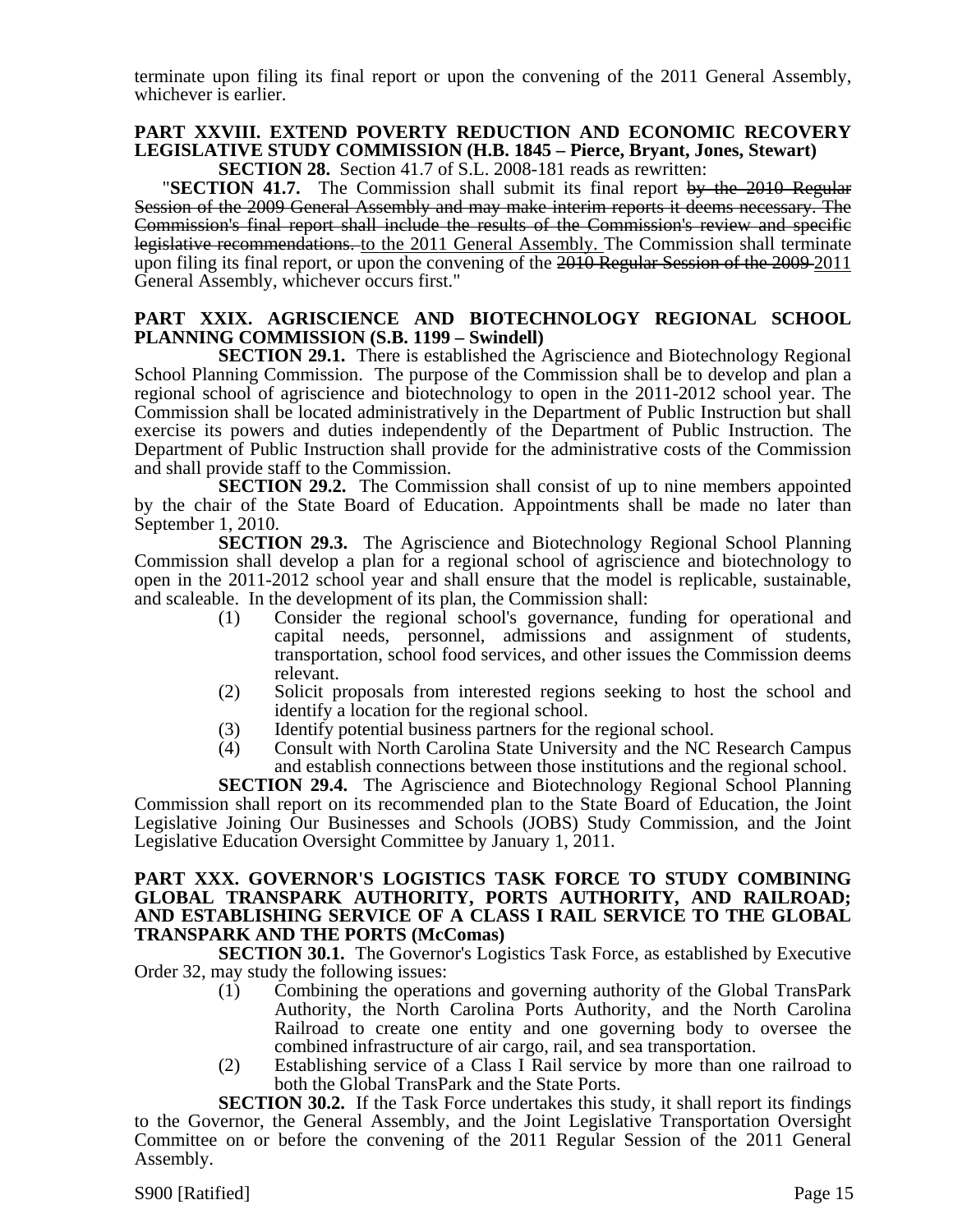#### **PART XXXI. WOOD AND CROP BIOMASS STRATEGIC WORKING GROUP (H.B. 2009 – Harrison, Bryant, Jones)**

**SECTION 31.1.** The Wood and Crop Biomass Strategic Working Group, as described in H.B. 1766, is established.

# **PART XXXII. LEGISLATIVE STUDY COMMISSION ON PUBLIC-PRIVATE PARTNERSHIPS (Owens)**<br>**SECTION 32.1.**

There is established the Legislative Study Commission on Public-Private Partnerships.

**SECTION 32.2.** The Commission shall be composed of 16 members, as follows:

- (1) Five members of the Senate appointed by the President Pro Tempore of the Senate.
- (2) Five members of the House of Representatives, appointed by the Speaker of the House of Representatives.
- (3) Three public members, appointed by the Speaker of the House of Representatives.
- (4) Three public members, appointed by the President Pro Tempore of the Senate.

The Commission shall include, and consult with, the Secretary of Transportation, the North Carolina Turnpike Authority, the State Treasurer, the Local Government Commission, the State Construction Office, the North Carolina Association of County Commissioners, the North Carolina League of Municipalities, and the North Carolina School Boards Association in the course of its deliberations.

Public members shall be residents of the State. Vacancies on the Commission shall be filled by the appointing authority. The President Pro Tempore of the Senate and the Speaker of the House of Representatives shall each designate a cochair, who shall be a member of the General Assembly. A quorum of the Commission shall be 10 members.

The Commission, while in the discharge of its official duties, may exercise all powers provided for under G.S. 120-19 and G.S. 120-19.1 through G.S. 120-19.4. The Commission may meet at any time upon call of the chairs. The Commission may meet in the Legislative Building or the Legislative Office Building. The Commission may contract for professional, clerical, or consultant services as provided by G.S. 120-32.02.

The Legislative Services Commission, through the Legislative Services Officer, shall assign professional staff to assist the Commission in its work. The House of Representatives' and Senate's Directors of Legislative Assistants shall assign clerical staff to the Commission, and the expenses relating to the clerical employees shall be borne by the Commission. Members of the Commission shall receive subsistence and travel expenses at the rates set forth in G.S. 120-3.1, 138-5, or 138-6, as appropriate.

**SECTION 32.3.** The Commission shall study issues related to Public-Private Partnerships (PPPs), including examination of the appropriate authority for State, regional, and local government units to engage in PPPs for public capital projects through a regulatory framework.

**SECTION 32.4.** The Commission may make a final report, including any proposed legislation, to the 2011 General Assembly upon its convening. The Commission shall terminate upon filing its final report or upon the convening of the 2011 General Assembly, whichever is earlier.

#### **PART XXXIII. LEGISLATIVE TASK FORCE ON PRESCRIPTION DRUG ABUSE**

**SECTION 33.1.** There is established the Legislative Task Force on Prescription Drug Abuse.

**SECTION 33.2.** The Task Force shall be composed of 16 members, as follows:

- (1) Four members of the Senate, appointed by the President Pro Tempore of the Senate.
- (2) Four members of the House of Representatives, appointed by the Speaker of the House of Representatives.
- (3) Four public members, appointed by the Speaker of the House of Representatives.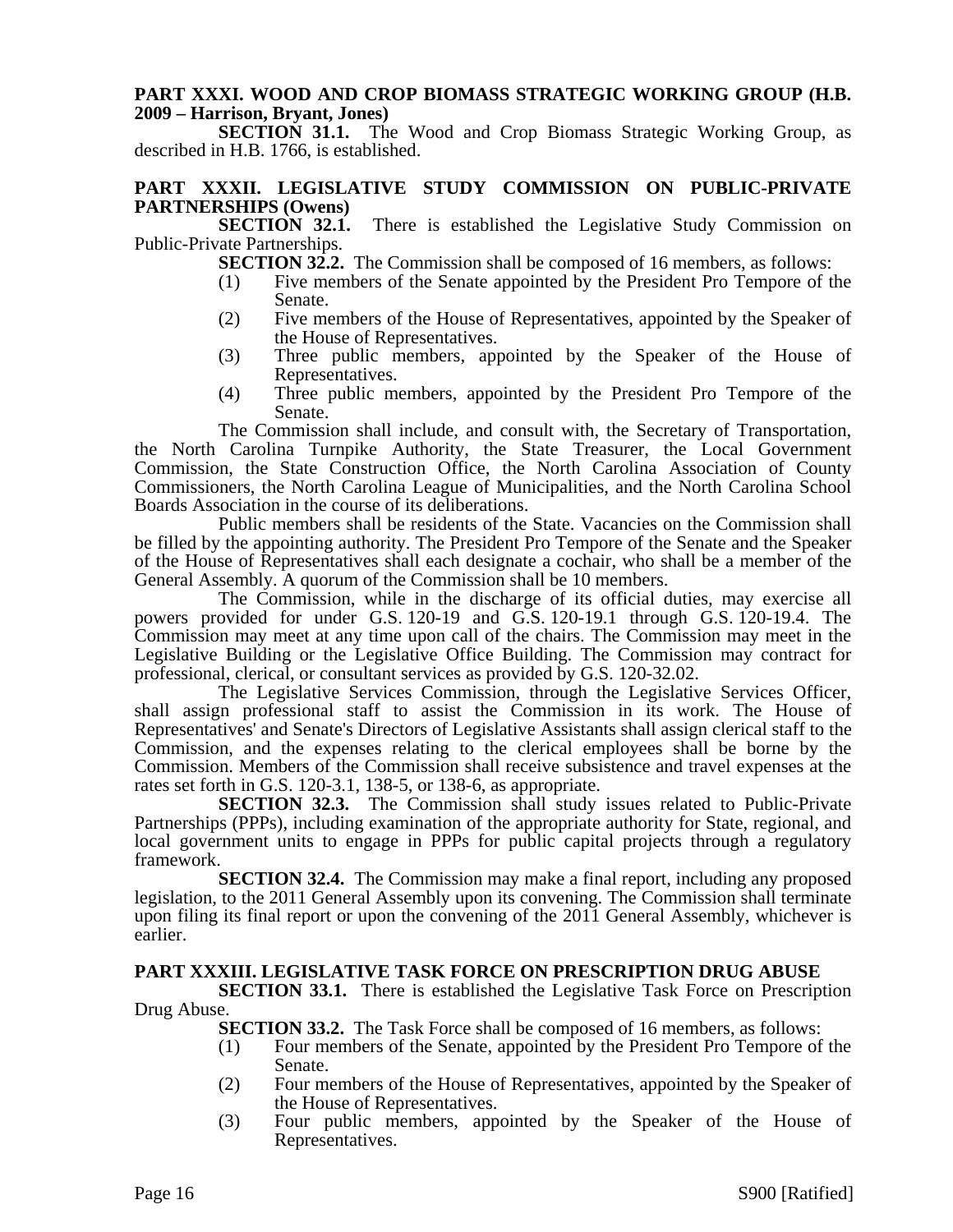(4) Four public members, appointed by the President Pro Tempore of the Senate.

Public members shall be residents of the State. Vacancies on the Task Force shall be filled by the appointing authority. The President Pro Tempore of the Senate and the Speaker of the House of Representatives shall each designate a cochair, who shall be a member of the General Assembly. A quorum of the Task Force shall be eight members.

The Task Force, while in the discharge of its official duties, may exercise all powers provided for under G.S. 120-19 and G.S. 120-19.1 through G.S. 120-19.4. The Task Force may meet at any time upon call of the chairs. The Task Force may meet in the Legislative Building or the Legislative Office Building. The Task Force may contract for professional, clerical, or consultant services as provided by G.S. 120-32.02.

The Legislative Services Commission, through the Legislative Services Officer, shall assign professional staff to assist the Task Force in its work. The House of Representatives' and Senate's Directors of Legislative Assistants shall assign clerical staff to the Task Force, and the expenses relating to the clerical employees shall be borne by the Task Force. Members of the Task Force shall receive subsistence and travel expenses at the rates set forth in G.S. 120-3.1, 138-5, or 138-6, as appropriate.

**SECTION 33.3.** The Task Force may study whether to expand access to the Controlled Substances Reporting System (CSRS) to physician employees and additional types of law enforcement officers, whether to require a photo ID when picking up prescriptions that are considered controlled substances, whether physician education and relicensure needs to include more training on decreasing substance abuse of prescription drugs, and any other matter the Task Force feels would be helpful in reducing prescription drug abuse.

**SECTION 33.4.** The Task Force may make a final report, including any proposed legislation, to the 2011 General Assembly upon its convening. The Task Force shall terminate upon filing its final report or upon the convening of the 2011 General Assembly, whichever is earlier.

#### **PART XXXIV. LEGISLATIVE COMMISSION ON DIVERSITY IN THE PUBLIC SCHOOLS (Dannelly, Michaux)**

**SECTION 34.1.** There is created the Legislative Commission on Diversity in the Public Schools.

**SECTION 34.2.** The Commission shall consist of 15 members as follows:

- (1) Five members of the House of Representatives appointed by the Speaker of the House of Representatives.
- (2) Five members of the Senate appointed by the President Pro Tempore of the Senate.
- (3) Five public members appointed by the Governor.

**SECTION 34.3.** The Speaker of the House of Representatives shall designate one Representative as cochair, and the President Pro Tempore of the Senate shall designate one Senator as cochair. Vacancies on the Commission shall be filled by the same appointing authority that made the initial appointment. A quorum of the Commission shall be a majority of its members.

**SECTION 34.4.** The Commission shall study the effects of student diversity in public school enrollment. As part of this study, the Commission shall:

- (1) Consider whether schools in which students of various racial, ethnic, and socioeconomic characteristics are balanced improve the quality of the learning experience and the academic achievement of all students as compared to schools with more homogeneous student enrollments.
- (2) Examine whether diverse public schools are successful in closing the achievement gap.
- (3) Explore the level of parental involvement in schools with a diverse student population.
- (4) Examine best practices for creating and maintaining student diversity in schools and school systems in other states.
- (5) Consider whether diverse public schools improve student discipline.
- (6) Consider the fiscal impact and efficiency of State funding streams given the data accumulated in subdivisions (1) through (5) of this section.
- (7) Study any other issue the Commission considers relevant.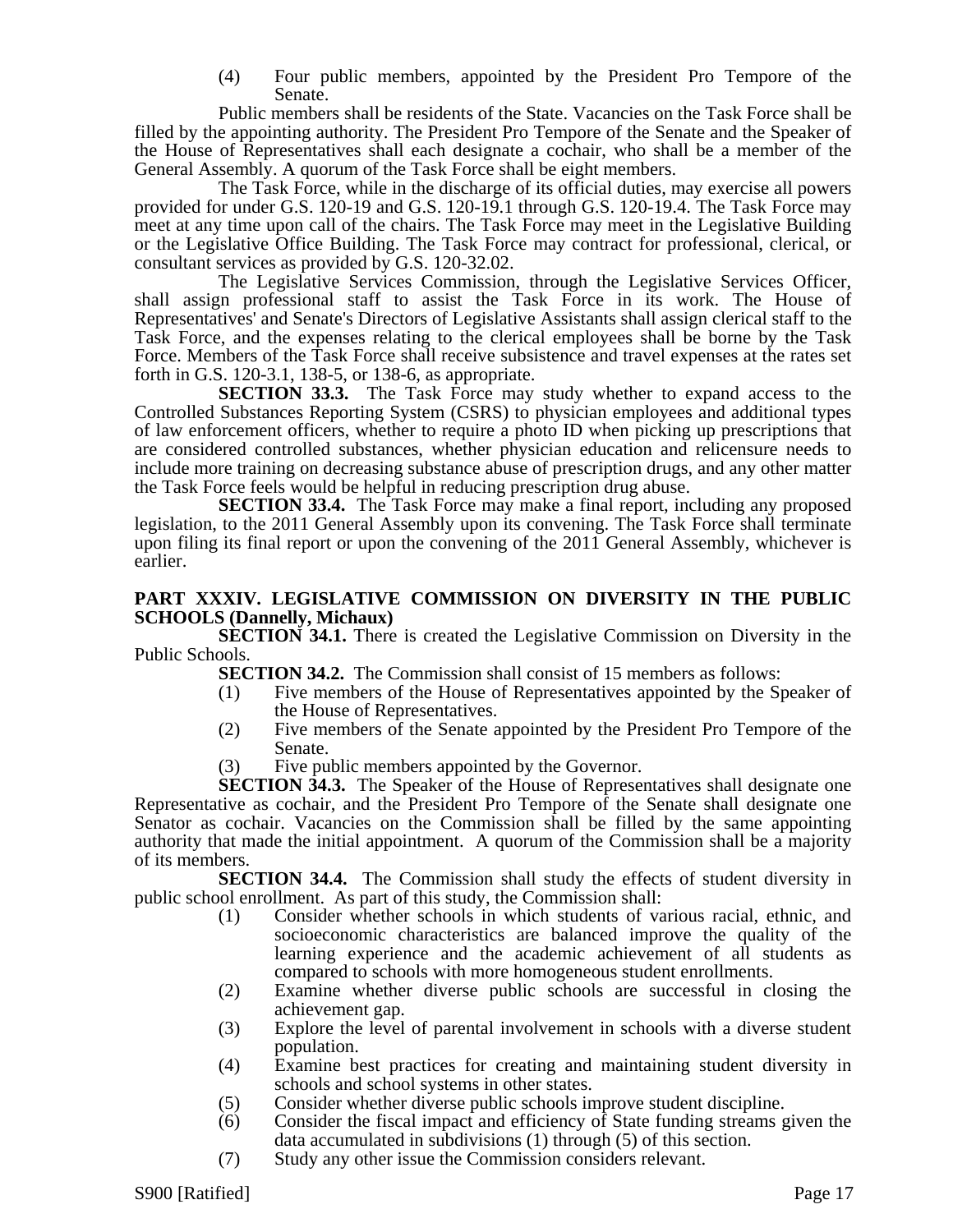**SECTION 34.5.** The Commission, while in the discharge of its official duties, may exercise all powers provided for under G.S. 120-19 and G.S. 120-19.1 through G.S. 120-19.4. The Commission may meet at any time upon the joint call of the cochairs. The Commission may meet in the Legislative Building or the Legislative Office Building.

With approval of the Legislative Services Commission, the Legislative Services Officer shall assign professional staff to assist the Commission in its work. The House of Representatives' and the Senate's Directors of Legislative Assistants shall assign clerical staff to the Commission, and the expenses relating to the clerical employees shall be borne by the Commission. The Commission may contract for professional, clerical, or consultant services as provided by G.S. 120-32.02. If the Commission hires a consultant, the consultant shall not be a State employee or a person currently under contract with the State to provide services.

All State departments and agencies and local governments and their subdivisions shall furnish the Commission with any information in their possession or available to them.

**SECTION 34.6.** The Commission shall submit a final report of the results of its study and its recommendations to the 2011 General Assembly. The Commission shall terminate on March 1, 2011, or upon the filing of its final report, whichever occurs first.

#### **PART XXXV. JOINT SELECT COMMITTEE TO STUDY THE ADOPTION OF COMPARATIVE NEGLIGENCE AND ABROGATION OF JOINT AND SEVERAL LIABILITY (H.B. 813 – Glazier, Blust, Ross)**

**SECTION 35.1.** There is established the Joint Select Committee to Study the Adoption of Comparative Negligence and Abrogation of Joint and Several Liability.

**SECTION 35.2.** The Commission shall be composed of 10 members, as follows:

- (1) Five members of the Senate appointed by the President Pro Tempore of the Senate.
- (2) Five members of the House of Representatives appointed by the Speaker of the House of Representatives.

Vacancies on the Committee shall be filled by the appointing authority. The President Pro Tempore of the Senate and the Speaker of the House of Representatives shall each designate a cochair, who shall be a member of the General Assembly. A quorum of the Committee shall be a majority of its members.

The Committee, while in the discharge of its official duties, may exercise all powers provided for under G.S. 120-19 and G.S. 120-19.1 through G.S. 120-19.4. The Commission may meet at any time upon call of the chairs. The Committee may meet in the Legislative Building or the Legislative Office Building.

The Legislative Services Commission, through the Legislative Services Officer, shall assign professional staff to assist the Committee in its work. The House of Representatives' and Senate's Directors of Legislative Assistants shall assign clerical staff to the Committee, and the expenses relating to the clerical employees shall be borne by the Committee. Members of the Committee shall receive subsistence and travel expenses at the rates set forth in G.S. 120-3.1.

**SECTION 35.3.** The Committee shall study issues related to the adoption of comparative negligence and the abrogation of joint and several liability, and any other issues related to tort liability.

**SECTION 35.4.** The Committee may make a final report, including any proposed legislation, to the 2011 General Assembly upon its convening. The Committee shall terminate upon filing its final report or upon the convening of the 2011 General Assembly, whichever is earlier.

#### **PART XXXVI. RAILROADS STUDY COMMISSION (Nesbitt, Dickson)**

**SECTION 36.1.** There is established the Railroads Study Commission.

**SECTION 36.2.** The Commission shall be composed of 10 members, as follows:

- (1) Five members of the Senate appointed by the President Pro Tempore of the Senate.
- (2) Five members of the House of Representatives appointed by the Speaker of the House of Representatives.

Vacancies on the Commission shall be filled by the appointing authority. The President Pro Tempore of the Senate and the Speaker of the House of Representatives shall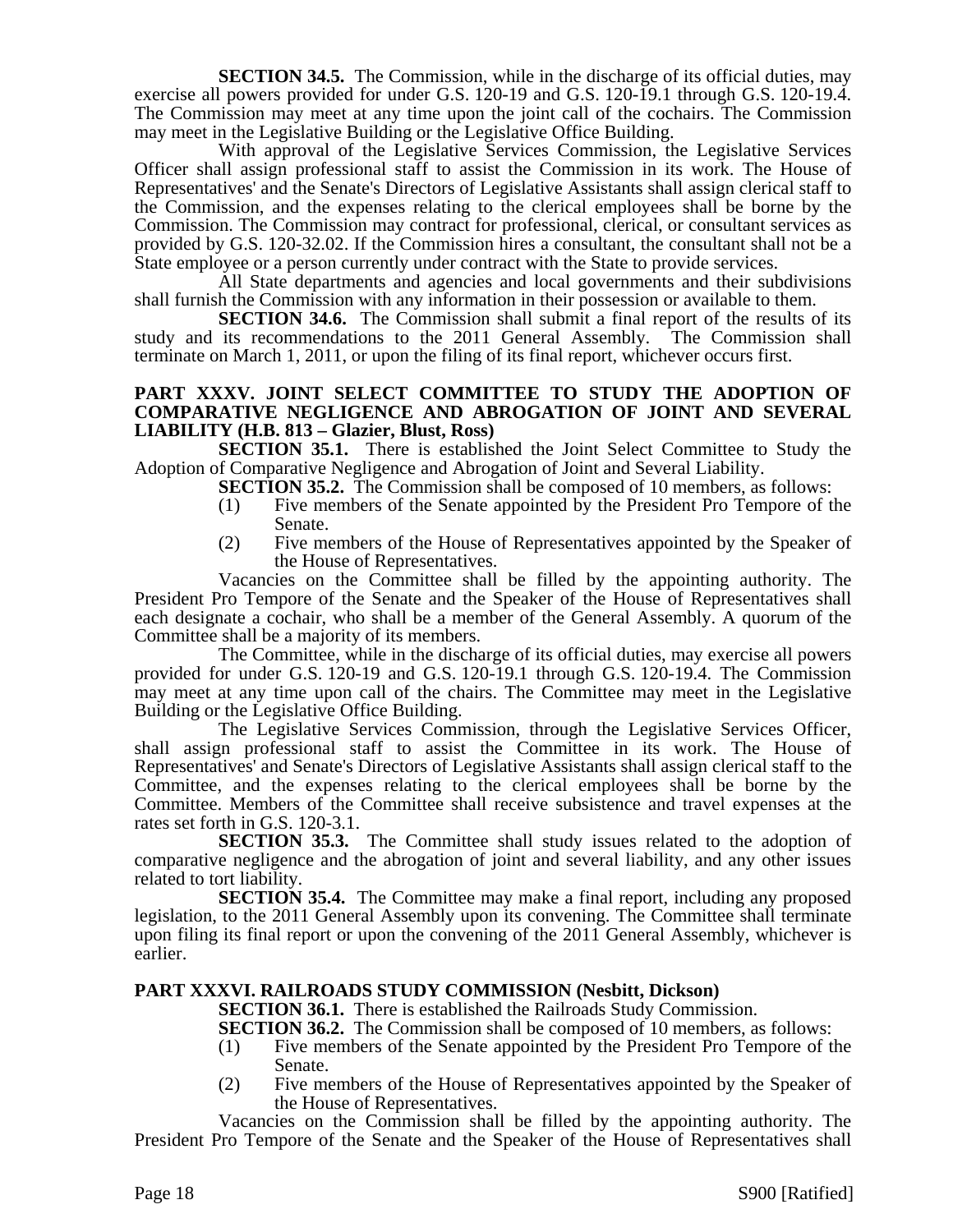each designate a cochair, who shall be a member of the General Assembly. A quorum of the Commission shall be six members.

The Commission, while in the discharge of its official duties, may exercise all powers provided for under G.S. 120-19 and G.S. 120-19.1 through G.S. 120-19.4. The Commission may meet at any time upon call of the chairs. The Commission may meet in the Legislative Building or the Legislative Office Building. The Commission may contract for professional, clerical, or consultant services as provided by G.S. 120-32.02.

The Legislative Services Commission, through the Legislative Services Officer, shall assign professional staff to assist the Commission in its work. The House of Representatives' and Senate's Directors of Legislative Assistants shall assign clerical staff to the Commission, and the expenses relating to the clerical employees shall be borne by the Commission. Members of the Commission shall receive subsistence and travel expenses at the rates set forth in G.S. 120-3.1, 138-5, or 138-6, as appropriate.

**SECTION 36.3.** The Commission may study all issues related to railroads in the State, including passenger rail, freight rail, and corridor issues.

**SECTION 36.4.** The Commission may make a final report, including any proposed legislation, to the 2011 General Assembly upon its convening. The Commission shall terminate upon filing its final report or upon the convening of the 2011 General Assembly, whichever is earlier.

#### **PART XXXVII. STUDY COMMISSION ON EXPANSION OF THE LIFE SCIENCES INDUSTRY AND RELATED JOB CREATION**

**SECTION 37.1.** There is established the Study Commission on the Expansion of the Life Sciences Industry and Related Job Creation.

**SECTION 37.2.** The Commission shall be composed of 18 members as follows:

- (1) Five members of the Senate appointed by the President Pro Tempore of the Senate.
- (2) Five members of the House of Representatives appointed by the Speaker of the House of Representatives.
- (3) One business executive in the life sciences industry, appointed by the Speaker of the House of Representatives.
- (4) One business executive in the life sciences industry, appointed by the President Pro Tempore of the Senate.
- (5) One scientist in the life sciences industry, appointed by the Speaker of the House of Representatives.
- (6) One scientist in the life sciences industry, appointed by the President Pro Tempore of the Senate.
- (7) One other public member with substantial experience in the life sciences industry, appointed by the Speaker of the House of Representatives.
- (8) One other public member with substantial experience in the life sciences industry, appointed by the President Pro Tempore of the Senate.
- (9) Two other public members with substantial knowledge or experience in the discovery, development and commercialization of life sciences products or services, appointed by the Governor.

Public members shall be residents of the State. Vacancies on the Commission shall be filled by the appointing authority. The President Pro Tempore of the Senate and the Speaker of the House of Representatives shall each designate a co-chair, who shall be a member of the General Assembly. A quorum of the Commission shall be 10 members.

The Commission, while in the discharge of its official duties, may exercise all powers provided for under G.S. 120-19 and G. S. 120-19.1 through G.S. 120-19.4. The Commission may meet at any time upon call of the chairs. The Commission may meet in the Legislative Building or the Legislative Office Building or elsewhere in North Carolina at the discretion of the co-chairs. The Commission may contract for professional, clerical, or consultant services as provided by G.S. 120-32.02. The North Carolina Biotechnology Center shall provide professional, clerical or consultant services upon request of the co-chairs. The Legislative Services Commission, through the Legislative Services Officer, shall assign professional staff to assist the Commission in its work. The House of Representatives' and Senate's Directors of Legislative Assistants shall assign clerical staff to the Commission, and the expenses relating to the clerical employees shall be borne by the Commission. Members of